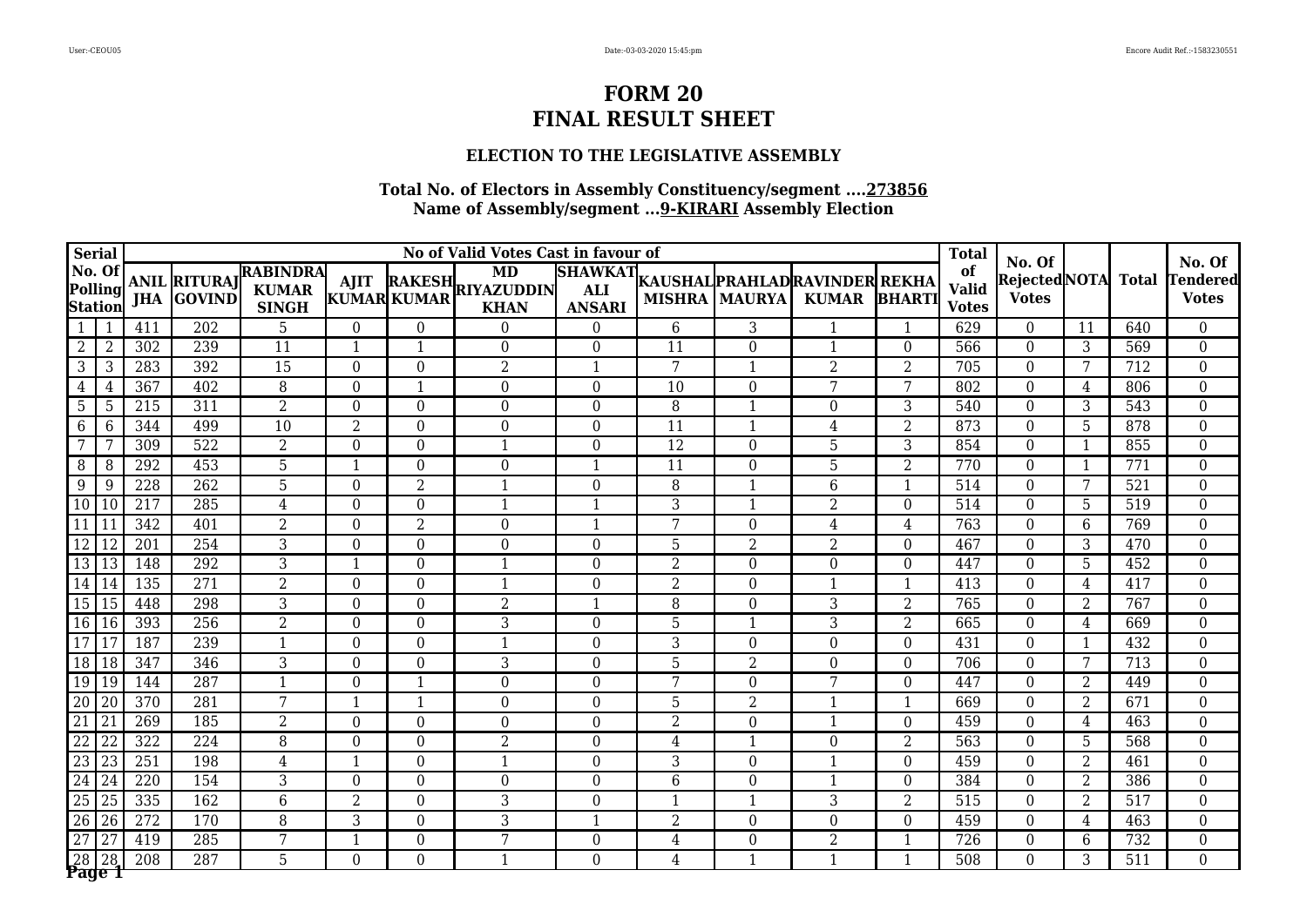### **ELECTION TO THE LEGISLATIVE ASSEMBLY**

|                 | <b>Serial</b>             |     |                                          |                                                 |                          |                          | No of Valid Votes Cast in favour of    |                  |                 |                        |                                                        |                | <b>Total</b>                       | No. Of                              |                |              | No. Of                    |
|-----------------|---------------------------|-----|------------------------------------------|-------------------------------------------------|--------------------------|--------------------------|----------------------------------------|------------------|-----------------|------------------------|--------------------------------------------------------|----------------|------------------------------------|-------------------------------------|----------------|--------------|---------------------------|
| No. Of          | Polling<br><b>Station</b> |     | <b>ANIL RITURAJ</b><br><b>JHA GOVIND</b> | <b>RABINDRA</b><br><b>KUMAR</b><br><b>SINGH</b> | <b>AJIT</b>              | KUMAR KUMAR              | MD<br>RAKESH RIYAZUDDIN<br><b>KHAN</b> | <b>ANSARI</b>    |                 | <b>MISHRA   MAURYA</b> | SHAWKAT KAUSHAL PRAHLAD RAVINDER REKHA<br><b>KUMAR</b> | <b>BHARTI</b>  | of<br><b>Valid</b><br><b>Votes</b> | <b>RejectedNOTA</b><br><b>Votes</b> |                | <b>Total</b> | Tendered <br><b>Votes</b> |
| 29 29           |                           | 199 | 305                                      | 3                                               | $\overline{\mathbf{1}}$  | $\theta$                 | $\Omega$                               | $\Omega$         | 3               | $\boldsymbol{0}$       |                                                        | 4              | 516                                | $\Omega$                            | $\overline{2}$ | 518          | $\boldsymbol{0}$          |
| 30 30           |                           | 185 | 341                                      | $\mathbf{1}$                                    | $\overline{0}$           | $\mathbf{0}$             | $\overline{0}$                         | $\Omega$         | $\overline{4}$  | $\overline{0}$         | $\overline{2}$                                         | 3              | 536                                | $\overline{0}$                      | 1              | 537          | $\boldsymbol{0}$          |
| 31              | 31                        | 184 | 360                                      | 4                                               | $\overline{0}$           | -1                       | $\Omega$                               | $\Omega$         | 5               | $\theta$               | $\overline{2}$                                         | $\theta$       | 556                                | $\Omega$                            | 3              | 559          | $\overline{0}$            |
| $\overline{32}$ | 32                        | 407 | 238                                      | $\overline{2}$                                  | $\theta$                 | $\Omega$                 | 3                                      |                  | 5               | $\boldsymbol{0}$       | $\overline{2}$                                         | $\overline{2}$ | 660                                | $\Omega$                            | 7              | 667          | $\boldsymbol{0}$          |
| 33              | 33                        | 374 | 260                                      | $\overline{2}$                                  | $\mathbf{1}$             | $\Omega$                 | 3                                      | $\Omega$         | 7               | $\overline{2}$         | $\overline{2}$                                         | $\overline{2}$ | 653                                | $\Omega$                            | 9              | 662          | $\boldsymbol{0}$          |
| 34              | 34                        | 186 | 191                                      | $\mathbf 1$                                     | $\boldsymbol{0}$         | $\mathbf{0}$             | $\mathbf{1}$                           | $\theta$         | 4               | $\mathbf{1}$           | $\mathbf 1$                                            | 3              | 388                                | $\Omega$                            | $\overline{2}$ | 390          | $\boldsymbol{0}$          |
| 35              | 35                        | 335 | 270                                      | $\overline{2}$                                  | $\overline{1}$           | $\mathbf{0}$             | $\boldsymbol{0}$                       | $\overline{0}$   | 4               | $\mathbf{1}$           | $\overline{2}$                                         | $\mathbf{1}$   | 616                                | $\overline{0}$                      | $5\phantom{.}$ | 621          | $\boldsymbol{0}$          |
| 36              | 36                        | 274 | 207                                      | $\mathbf 1$                                     | $\mathbf{1}$             | $\mathbf{0}$             | 3                                      | $\Omega$         | 7               | $\boldsymbol{0}$       | 3                                                      | $\theta$       | 496                                | $\Omega$                            | $\overline{4}$ | 500          | $\mathbf{0}$              |
| $\overline{37}$ | 37                        | 354 | 132                                      | 5                                               | $\theta$                 | $\mathbf{0}$             | $\mathbf{1}$                           | $\Omega$         | $\mathbf 1$     | $\boldsymbol{0}$       | $\mathbf{1}$                                           | $\theta$       | 494                                | $\Omega$                            | 3              | 497          | $\boldsymbol{0}$          |
| 38              | 38                        | 346 | $\frac{345}{ }$                          | $\overline{4}$                                  | $\overline{\phantom{a}}$ | $\Omega$                 | $\overline{3}$                         | $\theta$         | 7               | $\boldsymbol{0}$       | 3                                                      | $\overline{2}$ | 711                                | $\Omega$                            | 6              | 717          | $\boldsymbol{0}$          |
| 39              | 39                        | 293 | 306                                      | 7                                               | $\Omega$                 | $\Omega$                 | $\Omega$                               | $\Omega$         | 13              | $\theta$               | 3                                                      | 3              | 625                                | $\Omega$                            | -1             | 626          | $\boldsymbol{0}$          |
| 40 40           |                           | 318 | 361                                      | $\overline{4}$                                  | $\overline{0}$           | $\mathbf{0}$             | 3                                      | $\overline{0}$   | $\overline{10}$ | $\overline{0}$         | $\overline{0}$                                         | $\mathbf{0}$   | 696                                | $\overline{0}$                      | 6              | 702          | $\overline{0}$            |
| 41              | $\sqrt{41}$               | 324 | 274                                      | $\overline{2}$                                  | $\boldsymbol{0}$         | $\mathbf{0}$             | $\mathbf{1}$                           | $\theta$         | 5               | 1                      | 3                                                      | $\mathbf{1}$   | 611                                | $\overline{0}$                      | 6              | 617          | $\boldsymbol{0}$          |
| 42              | 42                        | 525 | 376                                      | $\overline{4}$                                  | $\mathbf{1}$             | $\overline{1}$           | $\boldsymbol{0}$                       | $\overline{2}$   | 6               | $\overline{2}$         | 5                                                      | 8              | 930                                | $\Omega$                            | 6              | 936          | $\boldsymbol{0}$          |
|                 | 43 43                     | 424 | 446                                      | 4                                               | 0                        | $\boldsymbol{0}$         | $\boldsymbol{0}$                       | $\Omega$         | 8               | 1                      | 3                                                      | $\overline{2}$ | 888                                | $\theta$                            | 10             | 898          | $\overline{0}$            |
| 44              | 44                        | 267 | 412                                      | 6                                               | $\mathbf{1}$             | 3                        | $\Omega$                               | $\mathbf{1}$     | 7               | $\theta$               | 2                                                      | 4              | 703                                | $\Omega$                            | 5              | 708          | $\boldsymbol{0}$          |
| 45              | 45                        | 260 | 234                                      | $\overline{2}$                                  | $\overline{0}$           | $\mathbf{0}$             | $\Omega$                               | $\Omega$         | 5               | $\overline{0}$         | $\Omega$                                               | $\mathbf{1}$   | 502                                | $\Omega$                            | 2              | 504          | $\boldsymbol{0}$          |
| 46              | l 46                      | 278 | $\overline{370}$                         | 7                                               | $\overline{0}$           | $\overline{2}$           | $\mathbf{1}$                           | $\Omega$         | 7               | $\Omega$               | $\mathbf 1$                                            | $\overline{3}$ | 669                                | $\Omega$                            | 1              | 670          | $\overline{0}$            |
| 47              | 47                        | 448 | 322                                      | 6                                               | $\boldsymbol{0}$         | $\overline{1}$           | $\overline{3}$                         | $\overline{0}$   | $\overline{5}$  | $\boldsymbol{0}$       | $\theta$                                               | $\overline{3}$ | 788                                | $\overline{0}$                      | 11             | 799          | $\overline{0}$            |
| 48              | 48                        | 385 | 296                                      | $\overline{2}$                                  | $\boldsymbol{0}$         | $\overline{0}$           | $\overline{5}$                         | $\mathbf{1}$     | 4               | $\mathbf{1}$           | $\overline{3}$                                         | $\overline{2}$ | 699                                | $\overline{0}$                      | $5\phantom{.}$ | 704          | $\boldsymbol{0}$          |
| 49 49           |                           | 181 | 239                                      | 4                                               | $\mathbf{1}$             | $\Omega$                 | $\boldsymbol{0}$                       | $\Omega$         | 4               | $\mathbf{1}$           | $\overline{2}$                                         | $\Omega$       | 432                                | $\Omega$                            | 2              | 434          | $\boldsymbol{0}$          |
| 50 50           |                           | 386 | 314                                      | 6                                               | $\mathbf{1}$             | $\overline{\phantom{a}}$ | $\boldsymbol{0}$                       | $\mathbf{1}$     | 7               | $\boldsymbol{0}$       | 4                                                      | $\mathbf{1}$   | 721                                | $\theta$                            | 7              | 728          | $\boldsymbol{0}$          |
| 51 51           |                           | 270 | 197                                      | 5                                               | $\overline{0}$           | $\mathbf{0}$             | $\mathbf{1}$                           | $\Omega$         | 3               | $\overline{0}$         | $\Omega$                                               | $\overline{0}$ | 476                                | $\Omega$                            | 3              | 479          | $\overline{0}$            |
| 52              | 52                        | 259 | 234                                      | 6                                               | $\mathbf{1}$             | $\Omega$                 | $\mathbf{1}$                           | $\overline{1}$   | 9               | $\mathbf{1}$           | $\mathbf{1}$                                           | $\mathbf{1}$   | 514                                | $\Omega$                            | 3              | 517          | $\overline{0}$            |
| 53              | $\overline{53}$           | 275 | 198                                      | 6                                               | $\overline{0}$           | $\overline{\phantom{a}}$ | $\boldsymbol{0}$                       | $\Omega$         | 3               | $\overline{2}$         | $\mathbf{1}$                                           | $\theta$       | 486                                | $\Omega$                            | 6              | 492          | $\overline{0}$            |
| 54              | 54                        | 363 | 494                                      | $\overline{7}$                                  | $\boldsymbol{0}$         | $\boldsymbol{0}$         | $\boldsymbol{0}$                       | $\overline{1}$   | $\overline{17}$ | $\boldsymbol{0}$       | 3                                                      | $\overline{2}$ | 887                                | $\Omega$                            | 4              | 891          | $\boldsymbol{0}$          |
| 55              | 55                        | 439 | 204                                      | 6                                               | $\boldsymbol{0}$         | $\boldsymbol{0}$         | $\mathbf{1}$                           | $\boldsymbol{0}$ | 8               | $\boldsymbol{0}$       | $\overline{2}$                                         | $\mathbf{0}$   | 660                                | $\Omega$                            | $\overline{0}$ | 660          | $\boldsymbol{0}$          |
| 56              | 56<br>Page 2              | 383 | 323                                      | $\overline{6}$                                  | $\overline{1}$           | $\Omega$                 | $\overline{0}$                         | 0                | $\overline{11}$ | $\mathbf{1}$           | 4                                                      | $\Omega$       | 729                                | $\Omega$                            | 4              | 733          | $\overline{0}$            |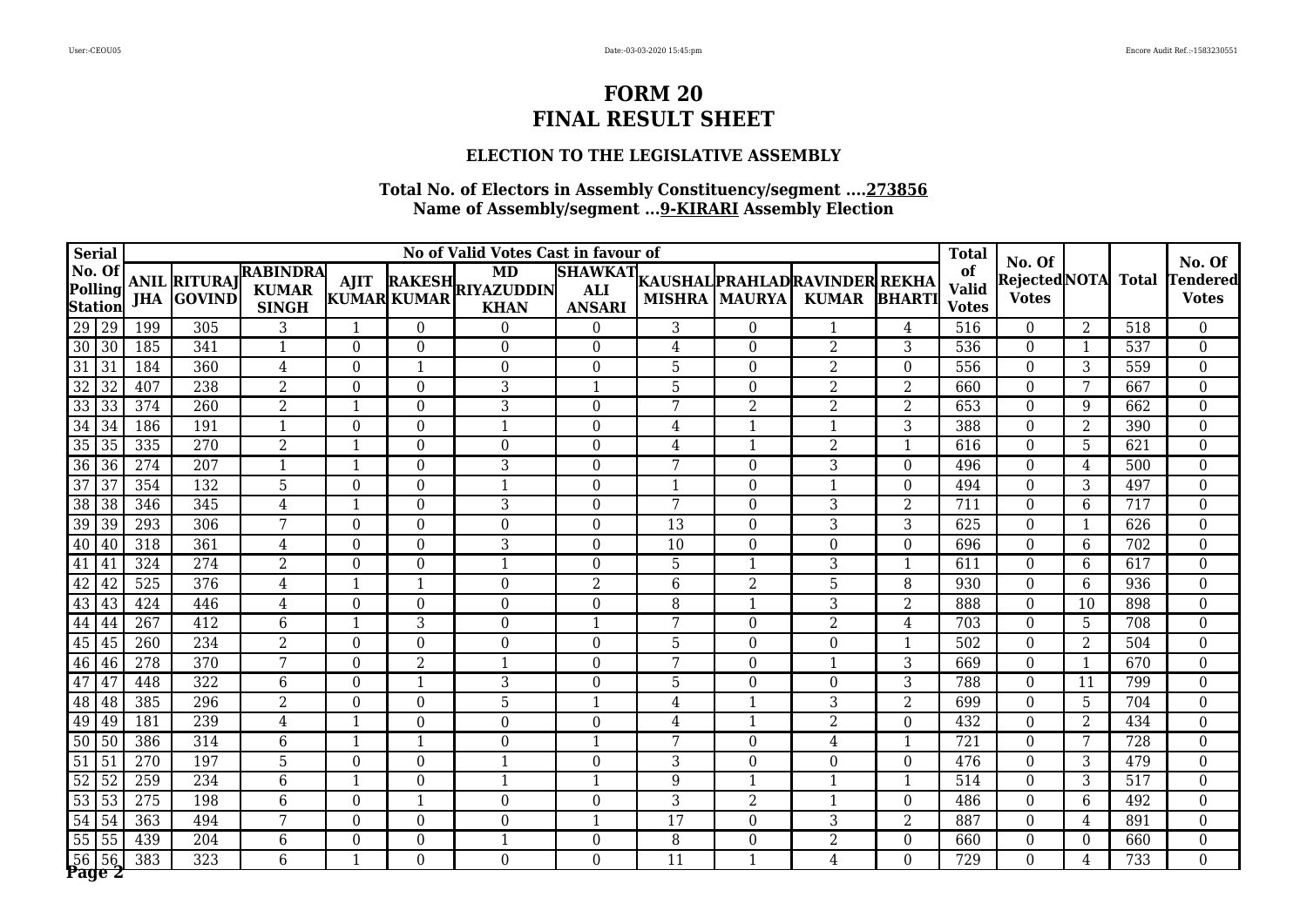### **ELECTION TO THE LEGISLATIVE ASSEMBLY**

| <b>Serial</b>                       |                  |                                          |                                                 |                  |                  | No of Valid Votes Cast in favour of    |                                               |                         |                          |                                                |                | <b>Total</b>                       | No. Of                              |                |              | No. Of                   |
|-------------------------------------|------------------|------------------------------------------|-------------------------------------------------|------------------|------------------|----------------------------------------|-----------------------------------------------|-------------------------|--------------------------|------------------------------------------------|----------------|------------------------------------|-------------------------------------|----------------|--------------|--------------------------|
| No. Of<br>Polling<br><b>Station</b> |                  | <b>ANIL RITURAJ</b><br><b>JHA GOVIND</b> | <b>RABINDRA</b><br><b>KUMAR</b><br><b>SINGH</b> | <b>AJIT</b>      | KUMAR KUMAR      | MD<br>RAKESH RIYAZUDDIN<br><b>KHAN</b> | <b>SHAWKAT</b><br><b>ALI</b><br><b>ANSARI</b> |                         | <b>MISHRA MAURYA</b>     | KAUSHAL PRAHLAD RAVINDER REKHA<br>KUMAR BHARTI |                | of<br><b>Valid</b><br><b>Votes</b> | <b>RejectedNOTA</b><br><b>Votes</b> |                | <b>Total</b> | Tendered<br><b>Votes</b> |
| 57 57                               | 471              | 181                                      | 3                                               | $\overline{0}$   | $\boldsymbol{0}$ |                                        | $\boldsymbol{0}$                              | 7                       | $\theta$                 | 3                                              | 3              | 669                                | $\theta$                            | 4              | 673          | $\boldsymbol{0}$         |
| 58 58                               | 398              | 303                                      | 7                                               | $\overline{0}$   | $\boldsymbol{0}$ | 1                                      | $\Omega$                                      | 3                       | $\mathbf{1}$             | $\theta$                                       | $\theta$       | 713                                | $\theta$                            | 3              | 716          | $\boldsymbol{0}$         |
| 59 59                               | 255              | $\overline{227}$                         | $\overline{\mathbf{1}}$                         | $\overline{0}$   | $\overline{0}$   | $\Omega$                               | $\mathbf{1}$                                  | 5                       | $\overline{2}$           | $\overline{2}$                                 | $\mathbf{1}$   | 494                                | $\Omega$                            | 4              | 498          | $\boldsymbol{0}$         |
| 60<br>$\sqrt{60}$                   | 388              | 300                                      | $\overline{2}$                                  | $\overline{0}$   | $\theta$         | $\Omega$                               | $\theta$                                      | 3                       | 1                        | $\overline{2}$                                 | 1              | 697                                | $\theta$                            | 5              | 702          | $\boldsymbol{0}$         |
| 61<br>61                            | 472              | 356                                      | $\overline{1}$                                  | $\overline{0}$   | $\overline{0}$   | $\mathbf{1}$                           | $\mathbf{1}$                                  | 3                       | 1                        | 3                                              | $\Omega$       | 838                                | $\Omega$                            | 5              | 843          | $\boldsymbol{0}$         |
| 62 62                               | 492              | 270                                      | $\Omega$                                        | $\theta$         | $\theta$         | 4                                      | $\theta$                                      | 3                       | 3                        | 6                                              | 8              | 786                                | $\Omega$                            | 8              | 794          | $\boldsymbol{0}$         |
| 63 63                               | 486              | 311                                      | $\overline{3}$                                  | $\overline{2}$   | $\overline{0}$   | 4                                      | $\theta$                                      | 4                       | 3                        | $\theta$                                       | $\Omega$       | 813                                | $\theta$                            | 3              | 816          | $\boldsymbol{0}$         |
| $64$ 64                             | 294              | 266                                      | $\overline{2}$                                  | $\overline{0}$   | $\boldsymbol{0}$ | $\overline{0}$                         | $\overline{0}$                                | $\overline{16}$         | $\overline{0}$           | $\overline{2}$                                 | $\overline{5}$ | 585                                | $\theta$                            | 8              | 593          | $\overline{0}$           |
| 65 65                               | 343              | 315                                      | $\overline{8}$                                  | $\overline{2}$   | $\overline{0}$   | $\overline{2}$                         | $\mathbf{1}$                                  | 7                       | $\mathbf{1}$             | $\overline{2}$                                 | $\overline{3}$ | 684                                | $\theta$                            | $\overline{4}$ | 688          | $\overline{0}$           |
| 66 66                               | 465              | 440                                      | $\overline{3}$                                  | $\mathbf{1}$     | $\overline{0}$   | $\mathbf 1$                            | 1                                             | 14                      | $\overline{2}$           | 3                                              | 4              | 934                                | $\theta$                            | 5              | 939          | $\boldsymbol{0}$         |
| 67<br> 67                           | 367              | 451                                      | 4                                               | $\mathbf{1}$     | $\theta$         | $\mathbf{1}$                           | $\mathbf 1$                                   | 2                       | $\theta$                 | $\theta$                                       | 3              | 830                                | $\theta$                            | 5              | 835          | $\boldsymbol{0}$         |
| 68 68                               | 337              | 416                                      | 7                                               | $\boldsymbol{0}$ | $\overline{2}$   | $\mathbf{1}$                           | $\theta$                                      | 11                      | $\mathbf 1$              | 5                                              | 3              | 783                                | $\theta$                            | 4              | 787          | $\boldsymbol{0}$         |
| 69 69                               | 186              | 219                                      | $\overline{\mathbf{1}}$                         | $\mathbf{0}$     | $\overline{0}$   | 1                                      | $\theta$                                      | 3                       | $\Omega$                 | 3                                              | $\overline{2}$ | 415                                | $\Omega$                            | $\overline{1}$ | 416          | $\boldsymbol{0}$         |
| $\overline{70}$<br>l 70             | 173              | 146                                      | $\overline{2}$                                  | $\overline{0}$   | $\Omega$         | $\Omega$                               | $\theta$                                      | $\overline{2}$          | $\mathbf 1$              | $\theta$                                       | 2              | 326                                | $\Omega$                            | 6              | 332          | $\boldsymbol{0}$         |
| $\overline{71}$<br>$\overline{171}$ | 284              | 294                                      | 5                                               | $\overline{0}$   | $\overline{0}$   | $\overline{0}$                         | $\theta$                                      | 3                       | $\theta$                 | $\mathbf 1$                                    | 3              | 590                                | $\Omega$                            | 4              | 594          | $\boldsymbol{0}$         |
| $\overline{72}$<br>$\overline{72}$  | 327              | 329                                      | $\overline{2}$                                  | $\overline{0}$   | $\overline{0}$   | $\Omega$                               | $\theta$                                      | 6                       | $\overline{0}$           | $\mathbf 1$                                    | 4              | 669                                | $\theta$                            | 3              | 672          | $\boldsymbol{0}$         |
| 73<br>$\overline{73}$               | 294              | 380                                      | $\overline{3}$                                  | $\boldsymbol{0}$ | $\mathbf{1}$     | $\mathbf{0}$                           | 1                                             | $\overline{10}$         | $\overline{2}$           | 3                                              | $\overline{3}$ | 697                                | $\theta$                            | 8              | 705          | $\boldsymbol{0}$         |
| 74<br>74                            | 323              | 223                                      | $\overline{0}$                                  | $\mathbf{0}$     | $\overline{1}$   | $\mathbf{1}$                           | $\overline{0}$                                | 8                       | 1                        | 3                                              | $\overline{3}$ | 563                                | $\theta$                            | 3              | 566          | $\boldsymbol{0}$         |
| 75 75                               | 369              | 287                                      | $\overline{2}$                                  | $\mathbf{1}$     | $\boldsymbol{0}$ | $\Omega$                               | $\theta$                                      | 17                      | $\mathbf 1$              | 4                                              | 3              | 684                                | $\theta$                            | 6              | 690          | $\boldsymbol{0}$         |
| 76 76                               | 285              | 149                                      | $\overline{2}$                                  | $\mathbf{1}$     | $\mathbf{1}$     | $\Omega$                               | $\theta$                                      | 3                       | $\theta$                 | $\mathbf 1$                                    | $\theta$       | 442                                | $\Omega$                            | 6              | 448          | $\boldsymbol{0}$         |
| $\overline{77}$<br>$7^{\circ}$      | 194              | 133                                      | 4                                               | $\overline{0}$   | $\theta$         | $\Omega$                               | $\mathbf 1$                                   | $\overline{\mathbf{1}}$ | $\overline{2}$           | $\overline{2}$                                 | $\Omega$       | 337                                | $\theta$                            | 2              | 339          | $\boldsymbol{0}$         |
| 78 78                               | 264              | 335                                      | 7                                               | $\overline{0}$   | $\boldsymbol{0}$ | 4                                      | $\theta$                                      | 8                       | $\theta$                 | 5                                              | $\overline{2}$ | 625                                | $\theta$                            | 3              | 628          | $\boldsymbol{0}$         |
| 79<br>$\sqrt{79}$                   | $\overline{327}$ | 220                                      | 5                                               | $\overline{0}$   | $\overline{1}$   | $\overline{2}$                         | $\mathbf 1$                                   | 4                       | 1                        | $\Omega$                                       | $\overline{2}$ | 563                                | $\Omega$                            | 2              | 565          | $\boldsymbol{0}$         |
| 80<br>l 80                          | 273              | 306                                      | $\overline{\mathbf{1}}$                         | $\mathbf{1}$     | $\theta$         | $\overline{4}$                         | $\theta$                                      | 5                       | 1                        | 3                                              | 1              | 595                                | $\theta$                            | 3              | 598          | $\boldsymbol{0}$         |
| 81<br> 81                           | 243              | 226                                      | $\overline{\mathbf{1}}$                         | $\boldsymbol{0}$ | $\boldsymbol{0}$ | $\overline{2}$                         | $\overline{2}$                                | $\overline{0}$          | $\theta$                 | 3                                              | $\theta$       | 477                                | $\theta$                            | 4              | 481          | $\boldsymbol{0}$         |
| 82 82                               | 323              | 457                                      | 6                                               | $\boldsymbol{0}$ | $\boldsymbol{0}$ | 10                                     | $\mathbf{1}$                                  | 7                       | $\overline{\phantom{a}}$ | 3                                              | $\mathbf{1}$   | 809                                | $\theta$                            | 3              | 812          | $\boldsymbol{0}$         |
| 83 83                               | 258              | 317                                      | $\overline{2}$                                  | $\mathbf{1}$     | $\boldsymbol{0}$ | 8                                      | 3                                             | 12                      | $\mathbf{1}$             | $\overline{1}$                                 | 5              | 608                                | $\overline{0}$                      | 3              | 611          | $\boldsymbol{0}$         |
| $84$ 84<br>Page 3                   | 230              | 488                                      | $\overline{5}$                                  | $\mathbf{1}$     | $\mathbf{1}$     | $\mathbf{1}$                           | $\mathbf{1}$                                  | $\overline{22}$         | $\Omega$                 | 5                                              | $\overline{3}$ | 757                                | $\Omega$                            | 6              | 763          | $\overline{0}$           |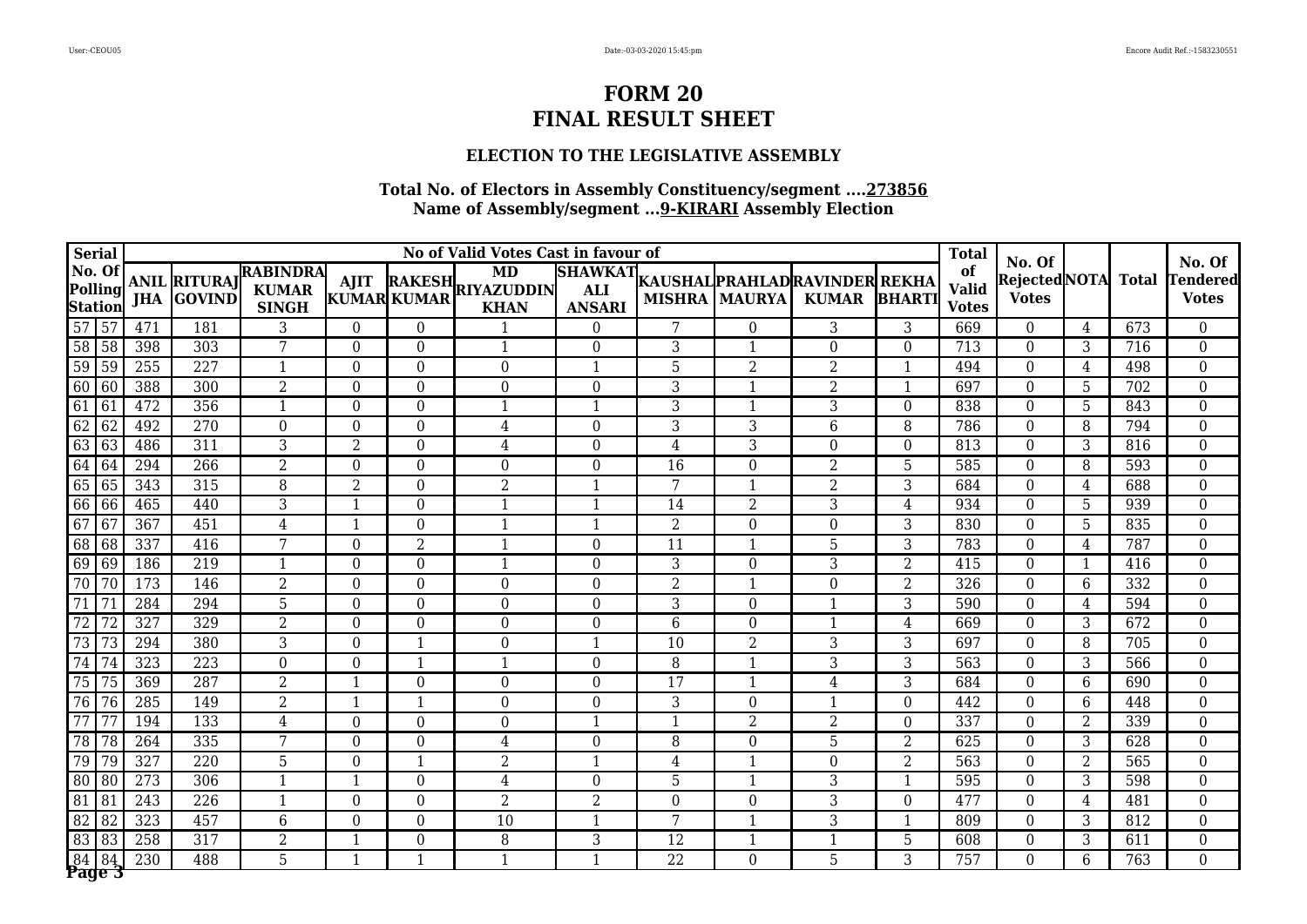## **ELECTION TO THE LEGISLATIVE ASSEMBLY**

|                  | <b>Serial</b>      |                  |                                          |                                                 |                  |                  | No of Valid Votes Cast in favour of           |                                               |                 |                      |                                                |                | <b>Total</b>                       | No. Of                       |                |              | No. Of                          |
|------------------|--------------------|------------------|------------------------------------------|-------------------------------------------------|------------------|------------------|-----------------------------------------------|-----------------------------------------------|-----------------|----------------------|------------------------------------------------|----------------|------------------------------------|------------------------------|----------------|--------------|---------------------------------|
| No. Of           | Polling<br>Station |                  | <b>ANIL RITURAJ</b><br><b>JHA GOVIND</b> | <b>RABINDRA</b><br><b>KUMAR</b><br><b>SINGH</b> | <b>AJIT</b>      | KUMAR KUMAR      | <b>MD</b><br>RAKESH RIYAZUDDIN<br><b>KHAN</b> | <b>SHAWKAT</b><br><b>ALI</b><br><b>ANSARI</b> |                 | <b>MISHRA MAURYA</b> | KAUSHAL PRAHLAD RAVINDER REKHA<br><b>KUMAR</b> | <b>BHARTI</b>  | of<br><b>Valid</b><br><b>Votes</b> | RejectedNOTA<br><b>Votes</b> |                | <b>Total</b> | <b>Tendered</b><br><b>Votes</b> |
| 85 85            |                    | 266              | 248                                      | $\overline{2}$                                  | $\Omega$         | $\mathbf{1}$     | 2                                             |                                               | 6               | $\mathbf{1}$         | $\overline{2}$                                 | $\theta$       | 529                                | $\theta$                     | $\Omega$       | 529          | $\overline{0}$                  |
| 86 86            |                    | 255              | 213                                      | 7                                               | $\theta$         | $\theta$         | $\overline{0}$                                | $\mathbf{1}$                                  | 2               | $\overline{0}$       | 5                                              | $\overline{4}$ | 487                                | $\theta$                     | $\Omega$       | 487          | $\mathbf{0}$                    |
| 87               | l 87               | 448              | 309                                      | 3                                               | $\overline{2}$   | $\overline{0}$   | $\mathbf{1}$                                  | $\Omega$                                      | 11              | $\overline{0}$       | 3                                              | $\mathbf{1}$   | 778                                | $\Omega$                     | 4              | 782          | $\boldsymbol{0}$                |
| 88 88            |                    | 224              | 202                                      | 5                                               | $\theta$         | $\theta$         | $\theta$                                      | $\Omega$                                      | 3               | $\theta$             | $\mathbf{1}$                                   | $\overline{2}$ | 437                                | $\Omega$                     | $\Omega$       | 437          | $\mathbf{0}$                    |
| 89 89            |                    | 301              | 419                                      | $\overline{2}$                                  | $\overline{2}$   | 3                | $\mathbf{0}$                                  | $\Omega$                                      | $\overline{11}$ | $\overline{0}$       | 10                                             | $\overline{2}$ | 750                                | $\theta$                     | 4              | 754          | $\boldsymbol{0}$                |
| $\sqrt{90}$   90 |                    | 391              | 316                                      | 4                                               | 1                | $\boldsymbol{0}$ | $\overline{0}$                                | $\overline{0}$                                | 12              | $\overline{0}$       | 3                                              | 3              | 730                                | $\Omega$                     | 2              | 732          | $\boldsymbol{0}$                |
| 91 91            |                    | 418              | 367                                      | 10                                              | $\mathbf{1}$     | $\theta$         | $\Omega$                                      | $\mathbf{1}$                                  | 5               | $\theta$             | 4                                              | $\overline{4}$ | 810                                | $\theta$                     | 4              | 814          | $\boldsymbol{0}$                |
| 92 92            |                    | 182              | 164                                      | $\overline{5}$                                  | $\theta$         | $\boldsymbol{0}$ | $\mathbf{0}$                                  | $\Omega$                                      | 4               | $\overline{0}$       | $\Omega$                                       | $\overline{1}$ | 356                                | $\Omega$                     | 3              | 359          | $\overline{0}$                  |
| 93 93            |                    | 308              | 208                                      | $\overline{8}$                                  | $\theta$         | $\overline{0}$   | $\overline{2}$                                | $\Omega$                                      | $\overline{13}$ | $\overline{3}$       | $\overline{2}$                                 | $\overline{2}$ | 546                                | $\Omega$                     | 7              | 553          | $\overline{0}$                  |
| 94               | 94                 | 190              | 143                                      | 6                                               | $\overline{2}$   | 1                | $\boldsymbol{0}$                              | $\boldsymbol{0}$                              | 4               | $\boldsymbol{0}$     | $\mathbf{1}$                                   | $\bf{0}$       | 347                                | $\theta$                     | 1              | 348          | $\overline{0}$                  |
| 95 95            |                    | 372              | 186                                      |                                                 | $\overline{0}$   | $\overline{0}$   | $\overline{0}$                                | $\Omega$                                      | 3               | $\overline{0}$       | $\Omega$                                       | $\mathbf{1}$   | 563                                | $\theta$                     | 3              | 566          | $\boldsymbol{0}$                |
| 96               | 96                 | 405              | 292                                      | 4                                               | $\mathbf{1}$     | $\overline{0}$   | $\overline{0}$                                | $\mathbf{1}$                                  | 6               | $\overline{0}$       | 4                                              | $\mathbf{1}$   | 714                                | $\theta$                     | 7              | 721          | $\mathbf{0}$                    |
| 97               | 97                 | 250              | 152                                      | 3                                               | $\theta$         | $\theta$         | 1                                             | $\Omega$                                      | 6               | $\theta$             | $\mathbf 1$                                    | $\Omega$       | 413                                | $\Omega$                     | 2              | 415          | $\mathbf{0}$                    |
| 98               | 98                 | 425              | 350                                      | 3                                               | $\mathbf{1}$     | $\theta$         | 1                                             | $\Omega$                                      | 4               | 3                    | $\Omega$                                       | $\overline{2}$ | 789                                | $\theta$                     | -1             | 790          | $\mathbf{0}$                    |
| 99 99            |                    | 358              | 348                                      | 4                                               | $\theta$         | $\overline{0}$   | 3                                             | $\Omega$                                      | 9               | $\overline{1}$       | $\overline{2}$                                 | $\theta$       | 725                                | $\theta$                     | 9              | 734          | $\mathbf{0}$                    |
|                  | 100 100            | $\overline{268}$ | 252                                      | $\overline{0}$                                  | $\overline{0}$   | $\boldsymbol{0}$ | $\overline{0}$                                | $\overline{0}$                                | 6               | $\overline{2}$       | 4                                              | 3              | 535                                | $\theta$                     | $\overline{2}$ | 537          | $\boldsymbol{0}$                |
| 101 10           |                    | 143              | 296                                      | 6                                               | $\overline{0}$   | $\overline{0}$   | $\overline{0}$                                | $\overline{0}$                                | 6               | $\overline{0}$       | $\overline{0}$                                 | $\overline{0}$ | 451                                | $\overline{0}$               | 5              | 456          | $\boldsymbol{0}$                |
|                  | 102 102            | 154              | 270                                      | 1                                               | $\theta$         | $\theta$         | 2                                             | $\Omega$                                      | 3               | $\Omega$             | $\overline{2}$                                 | $\mathbf{1}$   | 433                                | $\Omega$                     | 5              | 438          | $\boldsymbol{0}$                |
|                  | 103103             | 161              | 281                                      | 2                                               | $\theta$         | $\overline{0}$   | $\overline{0}$                                | $\Omega$                                      | $\overline{3}$  | $\overline{2}$       | $\overline{3}$                                 | $\mathbf{1}$   | 453                                | $\theta$                     | 2              | 455          | $\mathbf{0}$                    |
|                  | 104 104            | 324              | 335                                      | 1                                               | $\theta$         | $\overline{0}$   | $\overline{0}$                                | 3                                             | 4               | $\overline{0}$       | $\mathbf{1}$                                   | $\overline{3}$ | 671                                | $\Omega$                     | 6              | 677          | $\overline{0}$                  |
|                  | 105105             | 277              | 330                                      | $\overline{2}$                                  | $\boldsymbol{0}$ | $\boldsymbol{0}$ | 1                                             | $\boldsymbol{0}$                              | 6               | $\boldsymbol{0}$     | $\mathbf{1}$                                   | $\mathbf{1}$   | 618                                | $\theta$                     | 4              | 622          | $\boldsymbol{0}$                |
|                  | 106106             | 394              | 188                                      | $\overline{0}$                                  | $\boldsymbol{0}$ | $\boldsymbol{0}$ | $\mathbf{1}$                                  | $\overline{0}$                                | $\overline{4}$  | $\boldsymbol{0}$     | $\mathbf{0}$                                   | $\mathbf{1}$   | 588                                | $\theta$                     | 5              | 593          | $\mathbf{0}$                    |
|                  | 107107             | 303              | 149                                      | 3                                               | $\overline{0}$   | $\overline{0}$   | $\overline{0}$                                | $\Omega$                                      | 1               | $\overline{0}$       | $\mathbf 1$                                    | $\theta$       | 457                                | $\Omega$                     | 4              | 461          | $\mathbf{0}$                    |
|                  | 108108             | 275              | 164                                      | 3                                               | $\Omega$         | $\theta$         |                                               |                                               | 9               | $\theta$             | 3                                              | $\overline{2}$ | 458                                | $\theta$                     | 2              | 460          | $\mathbf{0}$                    |
|                  | 109109             | 396              | 254                                      | 1                                               | $\theta$         | $\boldsymbol{0}$ | $\overline{0}$                                | $\Omega$                                      | 8               | $\overline{0}$       | 3                                              | 3              | 665                                | $\Omega$                     | 2              | 667          | $\mathbf{0}$                    |
|                  | 110110             | 205              | 234                                      | 3                                               | 0                | $\overline{0}$   | $\mathbf{1}$                                  | $\Omega$                                      | 9               | $\mathbf{1}$         | 1                                              | $\mathbf{1}$   | 455                                | $\theta$                     | 3              | 458          | $\mathbf{0}$                    |
| l111 <b>l</b> 11 |                    | 354              | 432                                      | $\overline{0}$                                  | $\boldsymbol{0}$ | $\mathbf{1}$     | $\overline{2}$                                | $\boldsymbol{0}$                              | 8               | $\mathbf{1}$         | $\boldsymbol{0}$                               | 5              | 803                                | $\boldsymbol{0}$             | 3              | 806          | $\boldsymbol{0}$                |
|                  | Page 4             | 359              | $\overline{206}$                         | 1                                               | $\Omega$         | $\mathbf{1}$     | 7                                             | $\Omega$                                      | 2               | $\Omega$             | $\overline{2}$                                 | $\overline{2}$ | 580                                | $\Omega$                     | 4              | 584          | $\overline{0}$                  |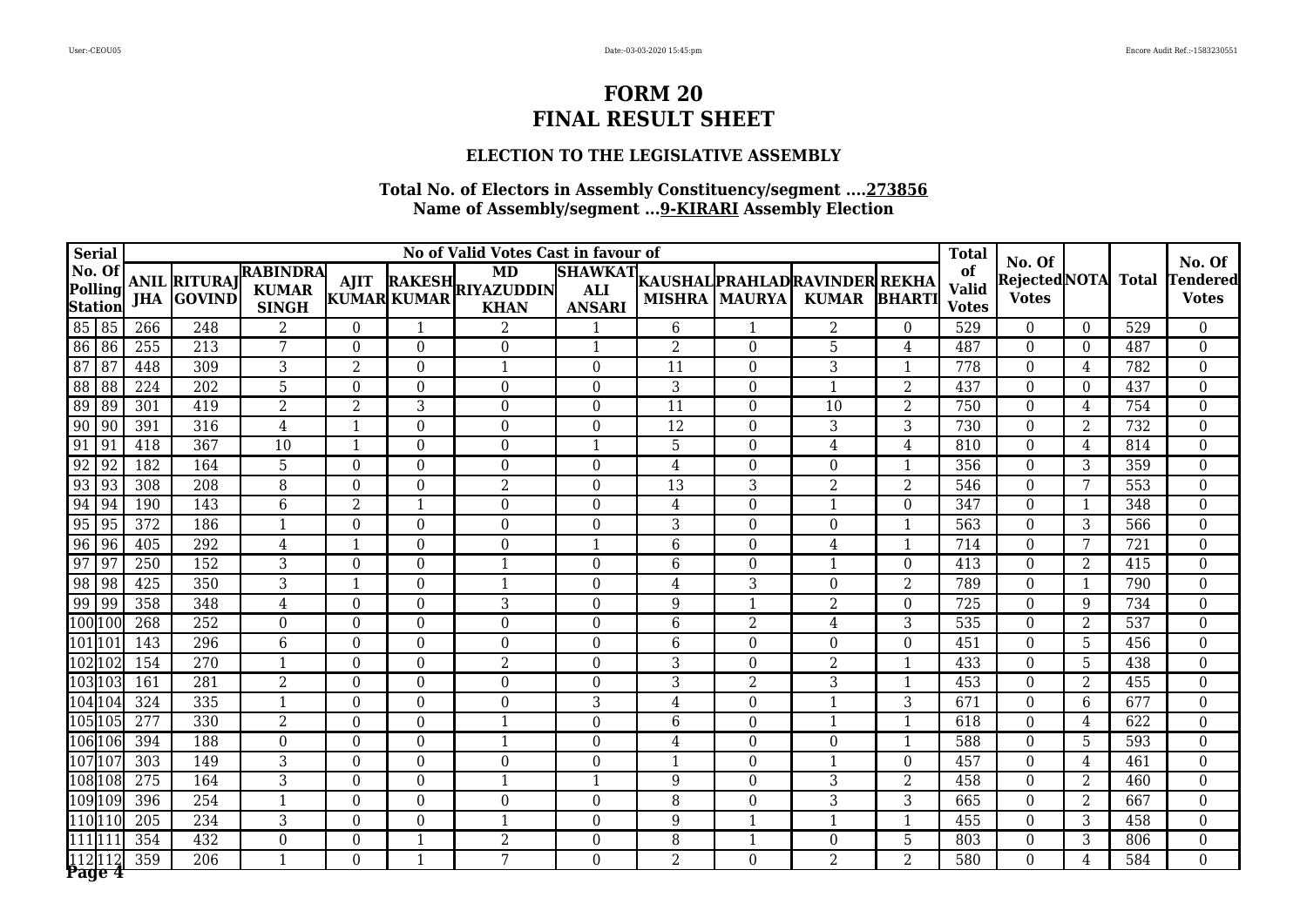### **ELECTION TO THE LEGISLATIVE ASSEMBLY**

|                     | <b>Serial</b>             |            |                                          |                                                 |                                |                                  | No of Valid Votes Cast in favour of           |                                               |                 |                                    |                                                |                     | <b>Total</b>                       |                                        |                |              | No. Of                                        |
|---------------------|---------------------------|------------|------------------------------------------|-------------------------------------------------|--------------------------------|----------------------------------|-----------------------------------------------|-----------------------------------------------|-----------------|------------------------------------|------------------------------------------------|---------------------|------------------------------------|----------------------------------------|----------------|--------------|-----------------------------------------------|
| No. Of              | Polling<br><b>Station</b> |            | <b>ANIL RITURAJ</b><br><b>JHA GOVIND</b> | <b>RABINDRA</b><br><b>KUMAR</b><br><b>SINGH</b> | <b>AJIT</b>                    | KUMAR KUMAR                      | <b>MD</b><br>RAKESH RIYAZUDDIN<br><b>KHAN</b> | <b>SHAWKAT</b><br><b>ALI</b><br><b>ANSARI</b> |                 | <b>MISHRA MAURYA</b>               | KAUSHAL PRAHLAD RAVINDER REKHA<br><b>KUMAR</b> | <b>BHARTI</b>       | of<br><b>Valid</b><br><b>Votes</b> | No. Of<br>RejectedNOTA<br><b>Votes</b> |                | <b>Total</b> | <b><i><u>Fendered</u></i></b><br><b>Votes</b> |
| 113113              |                           | 376        | 231                                      | $\overline{2}$                                  | $\Omega$                       | $\theta$                         | $\Omega$                                      | $\Omega$                                      | 6               | $\theta$                           | $\mathbf 1$                                    | 2                   | 618                                | $\theta$                               | 5              | 623          | $\theta$                                      |
| 114114              |                           | 385        | 244                                      | $\Omega$                                        | $\mathbf{1}$                   | $\overline{0}$                   | $\overline{0}$                                | $\Omega$                                      | 3               | $\overline{0}$                     | 3                                              | 3                   | 639                                | $\theta$                               | $\overline{2}$ | 641          | $\overline{0}$                                |
| 115 115             |                           | 311        | 191                                      | $\mathbf 1$                                     | $\theta$                       | $\overline{0}$                   | $\overline{2}$                                | $\Omega$                                      | $\Omega$        | $\overline{0}$                     | $\Omega$                                       | $\theta$            | 505                                | $\Omega$                               | 4              | 509          | $\boldsymbol{0}$                              |
|                     | l116l116                  | 301        | 197                                      | $\Omega$                                        | $\theta$                       | $\theta$                         | $\theta$                                      | $\mathbf 1$                                   | -1              | $\theta$                           | $\overline{2}$                                 | $\Omega$            | 502                                | $\Omega$                               | 6              | 508          | $\mathbf{0}$                                  |
| 117 11              |                           | 336        | 469                                      | $\overline{4}$                                  | $\boldsymbol{0}$               | $\boldsymbol{0}$                 | $\overline{2}$                                | $\mathbf{1}$                                  | 3               | $\overline{2}$                     | 4                                              | 5                   | 826                                | $\theta$                               | 14             | 840          | $\boldsymbol{0}$                              |
|                     | 118118                    | 341        | 490                                      | 1                                               | $\overline{0}$                 | $\mathbf{1}$                     | $\overline{0}$                                | $\Omega$                                      | 7               | $\overline{0}$                     | 2                                              | 3                   | 845                                | $\Omega$                               | 6              | 851          | $\boldsymbol{0}$                              |
|                     | 119119                    | 151        | 721                                      | 3                                               | $\Omega$                       | $\theta$                         | $\Omega$                                      | $\Omega$                                      | 9               | $\overline{2}$                     | $\overline{2}$                                 | $\overline{4}$      | 892                                | $\theta$                               | $\overline{2}$ | 894          | $\boldsymbol{0}$                              |
|                     | 120120                    | 418        | 301                                      | $\overline{2}$                                  | $\mathbf{1}$                   | $\overline{0}$                   | 1                                             | $\Omega$                                      | 4               | $\overline{0}$                     | $\mathbf 1$                                    | $\mathbf{1}$        | 729                                | $\Omega$                               | 3              | 732          | $\overline{0}$                                |
| 12112               |                           | 328        | 219                                      | $\overline{2}$                                  | 0                              | $\mathbf{1}$                     | $\mathbf{1}$                                  | $\mathbf 1$                                   | 8               | $\overline{3}$                     | $\overline{3}$                                 | $\mathbf{1}$        | 567                                | $\Omega$                               | 6              | 573          | $\overline{0}$                                |
| 122122              |                           | 276        | 254                                      | $\overline{2}$                                  | $\mathbf{1}$                   | $\boldsymbol{0}$                 | 1                                             | $\boldsymbol{0}$                              | 6               | $\overline{2}$                     | $\overline{0}$                                 | 3                   | 545                                | $\theta$                               | 4              | 549          | $\mathbf{0}$                                  |
| 123123              |                           | 231        | 208                                      | 7                                               | $\boldsymbol{0}$               | $\overline{0}$                   | $\overline{3}$                                | $\Omega$                                      | 4               | $\mathbf 1$                        | 4                                              | $\mathbf{1}$        | 459                                | $\theta$                               | 4              | 463          | $\overline{0}$                                |
| 12412               |                           | 212        | 295                                      | 1                                               | $\theta$                       | $\overline{0}$                   | $\overline{0}$                                | $\Omega$                                      | 6               | $\overline{0}$                     | $\mathbf{1}$                                   | $\theta$            | 515                                | $\theta$                               | 7              | 522          | $\mathbf{0}$                                  |
|                     | 125125                    | 176        | 189                                      | $\Omega$                                        | $\theta$                       | $\theta$                         | $\Omega$                                      | $\Omega$                                      | 4               | $\mathbf{1}$                       | $\mathbf 1$                                    | $\mathbf{1}$        | 372                                | $\Omega$                               | $\overline{1}$ | 373          | $\mathbf{0}$                                  |
|                     | l126l126                  | 537        | 393                                      | 4                                               | $\theta$                       | $\theta$                         | 1                                             | $\Omega$                                      | 12              | $\theta$                           | $\Omega$                                       | $\overline{2}$      | 949                                | $\theta$                               | 5              | 954          | $\mathbf{0}$                                  |
| $\overline{127}$ 12 |                           | 496        | 262                                      | $\overline{2}$                                  | $\theta$                       | $\mathbf{1}$                     | 2                                             | $\mathbf{1}$                                  | 5               | $\overline{0}$                     | 3                                              | 3                   | 775                                | $\theta$                               | 12             | 787          | $\overline{0}$                                |
|                     | 128128                    | 248        | 151                                      | 1                                               | $\overline{0}$                 | $\boldsymbol{0}$                 | $\overline{0}$                                | $\overline{0}$                                | 5               | $\boldsymbol{0}$                   | $\mathbf{1}$                                   | $\mathbf{1}$        | 407                                | $\theta$                               | $\overline{2}$ | 409          | $\boldsymbol{0}$                              |
|                     | 129 129                   | 229        | 425                                      | 3                                               | $\overline{0}$                 | $\overline{0}$                   | $\overline{0}$                                | $\overline{0}$                                | $\overline{12}$ | 4                                  | 3                                              | $\overline{0}$      | 676                                | $\overline{0}$                         | 2              | 678          | $\boldsymbol{0}$                              |
|                     | 130 130                   | 358        | 450                                      | 1                                               | $\theta$                       | $\theta$                         | 1                                             | $\Omega$                                      | 7               | $\Omega$                           | $\overline{2}$                                 | $\mathbf{1}$        | 820                                | $\Omega$                               | $\overline{1}$ | 821          | $\mathbf{0}$                                  |
| 131131              |                           | 192        | 284                                      | 4                                               | $\mathbf{1}$                   | $\overline{0}$                   | $\overline{0}$                                | $\Omega$                                      | 4               | $\mathbf{1}$                       | $\overline{2}$                                 | $\mathbf{1}$        | 489                                | $\Omega$                               | 6              | 495          | $\mathbf{0}$                                  |
|                     | 132 132                   | 303        | 442                                      | 3                                               | $\theta$                       | $\overline{0}$                   | 1                                             | $\Omega$                                      | 5               | $\overline{3}$                     | 2                                              | $\mathbf{1}$        | 760                                | $\Omega$                               | 4              | 764          | $\overline{0}$                                |
|                     | 133133                    | 331        | 349                                      | 3                                               | $\boldsymbol{0}$               | $\boldsymbol{0}$<br>$\mathbf{1}$ | $\overline{4}$                                | $\boldsymbol{0}$                              | 3               | $\theta$                           | $\overline{2}$                                 | $\theta$            | 692                                | $\theta$                               | 4              | 696          | $\boldsymbol{0}$                              |
| 134134              | 135135                    | 382<br>365 | 547<br>444                               | 3<br>6                                          | $\mathbf{1}$<br>$\overline{0}$ | $\overline{0}$                   | $\mathbf{1}$<br>$\overline{2}$                | $\overline{0}$<br>$\Omega$                    | 9<br>11         | $\boldsymbol{0}$<br>$\overline{2}$ | 3<br>6                                         | $\overline{4}$<br>2 | 951<br>838                         | $\theta$<br>$\theta$                   | 5              | 956<br>842   | $\overline{0}$<br>$\overline{0}$              |
|                     |                           | 214        | 292                                      | 3                                               | $\Omega$                       | $\mathbf{1}$                     |                                               | $\Omega$                                      | $\Omega$        | $\mathbf{1}$                       | 5                                              | $\Omega$            | 517                                | $\theta$                               | 4<br>-1        | 518          | $\overline{0}$                                |
| 137137              | 136136                    | 336        | 318                                      | 4                                               | $\mathbf 1$                    | $\theta$                         | $\overline{0}$                                | $\Omega$                                      | 3               | $\mathbf{1}$                       | 3                                              | $\overline{2}$      | 668                                | $\Omega$                               | 3              | 671          | $\overline{0}$                                |
|                     | 138138                    | 372        | 379                                      | 3                                               | 0                              | $\overline{0}$                   | $\overline{0}$                                |                                               | 7               | $\overline{0}$                     | 10                                             | 3                   | 775                                | $\theta$                               | 2              | 777          | $\overline{0}$                                |
|                     | 139 139                   | 196        | 321                                      | 2                                               | $\mathbf{1}$                   | $\mathbf{1}$                     | 1                                             | $\boldsymbol{0}$                              | 3               | $\mathbf{1}$                       | $\overline{2}$                                 | $\overline{2}$      | 530                                | $\overline{0}$                         | 5              | 535          | $\boldsymbol{0}$                              |
|                     | 140 140                   | 331        | 462                                      | 7                                               | $\mathbf{1}$                   | $\mathbf{1}$                     | $\overline{3}$                                | $\Omega$                                      | $\overline{5}$  | 3                                  | 5                                              | 4                   | 822                                | $\Omega$                               | 3              | 825          | $\overline{0}$                                |
|                     | Page 5                    |            |                                          |                                                 |                                |                                  |                                               |                                               |                 |                                    |                                                |                     |                                    |                                        |                |              |                                               |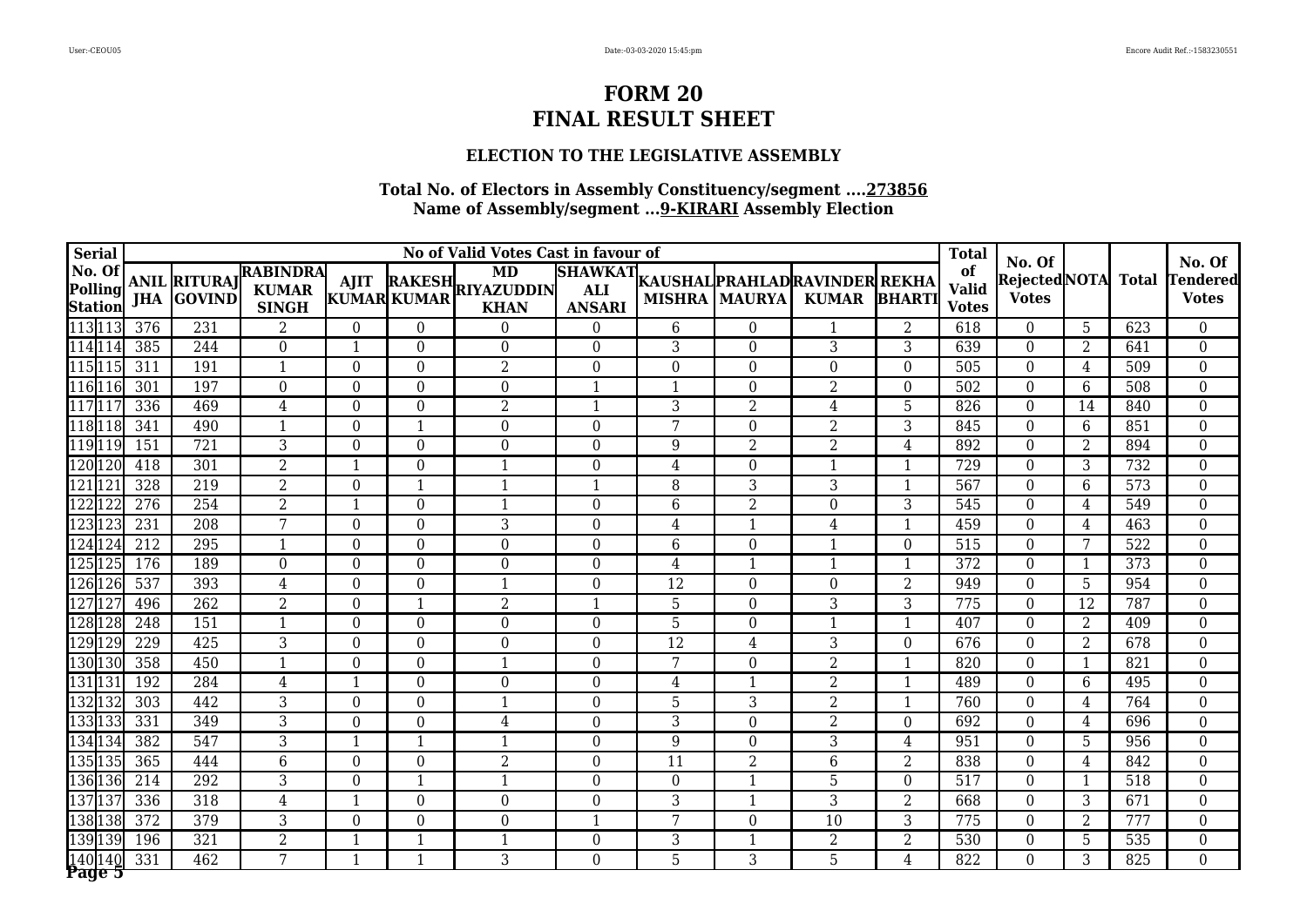## **ELECTION TO THE LEGISLATIVE ASSEMBLY**

|                    | <b>Serial</b>             |     |                                          |                                                 |                  |                          | No of Valid Votes Cast in favour of           |                         |                 |                      |                                                        |                | <b>Total</b>                       |                                               |                |              | No. Of                   |
|--------------------|---------------------------|-----|------------------------------------------|-------------------------------------------------|------------------|--------------------------|-----------------------------------------------|-------------------------|-----------------|----------------------|--------------------------------------------------------|----------------|------------------------------------|-----------------------------------------------|----------------|--------------|--------------------------|
| No. Of             | Polling<br><b>Station</b> |     | <b>ANIL RITURAJ</b><br><b>JHA GOVIND</b> | <b>RABINDRA</b><br><b>KUMAR</b><br><b>SINGH</b> | <b>AJIT</b>      | KUMAR KUMAR              | <b>MD</b><br>RAKESH RIYAZUDDIN<br><b>KHAN</b> | <b>ANSARI</b>           |                 | <b>MISHRA MAURYA</b> | SHAWKAT KAUSHAL PRAHLAD RAVINDER REKHA<br><b>KUMAR</b> | <b>BHARTI</b>  | of<br><b>Valid</b><br><b>Votes</b> | No. Of<br><b>RejectedNOTA</b><br><b>Votes</b> |                | <b>Total</b> | Tendered<br><b>Votes</b> |
| 141 141            |                           | 280 | 506                                      | 13                                              | $\Omega$         | $\mathbf 1$              | $\mathbf 1$                                   | $\Omega$                | 8               | 3                    | 8                                                      | 5              | 825                                | $\Omega$                                      | 6              | 831          | $\Omega$                 |
| 142142             |                           | 322 | 364                                      | 6                                               | $\theta$         | $\Omega$                 | $\mathbf{1}$                                  | $\overline{1}$          | 7               | $\theta$             | 8                                                      | 4              | 713                                | $\Omega$                                      | 2              | 715          | $\overline{0}$           |
| 143 143            |                           | 235 | 250                                      | 6                                               | $\overline{0}$   | $\overline{\phantom{a}}$ | $\mathbf{1}$                                  | $\Omega$                | 5               | 1                    | 3                                                      | $\mathbf{1}$   | 503                                | $\Omega$                                      | 7              | 510          | $\overline{0}$           |
| 144144             |                           | 330 | 277                                      | 4                                               | $\theta$         | $\Omega$                 | $\overline{2}$                                | $\Omega$                | $\overline{2}$  | $\theta$             | $\Omega$                                               | $\mathbf{1}$   | 616                                | $\Omega$                                      | 4              | 620          | $\Omega$                 |
|                    | 145145                    | 319 | 293                                      | $\overline{2}$                                  | $\boldsymbol{0}$ | $\overline{0}$           | $\mathbf{1}$                                  | $\overline{1}$          | 6               | $\mathbf{1}$         | $\overline{2}$                                         | $\overline{2}$ | 627                                | $\overline{0}$                                | 5              | 632          | $\boldsymbol{0}$         |
|                    | 146 146                   | 458 | 361                                      | 6                                               | $\overline{1}$   | $\mathbf{0}$             | $\mathbf{1}$                                  | $\overline{1}$          | 4               | $\overline{1}$       | 6                                                      | $\overline{4}$ | 843                                | $\Omega$                                      | 10             | 853          | $\boldsymbol{0}$         |
| 14714              |                           | 286 | 529                                      | $\overline{4}$                                  | $\theta$         | $\Omega$                 | $\Omega$                                      | $\mathbf{1}$            | 6               | 3                    | 6                                                      | $\overline{2}$ | 837                                | $\Omega$                                      | 4              | 841          | $\boldsymbol{0}$         |
|                    | 148 148                   | 173 | 352                                      | 4                                               | $\theta$         | $\mathbf{0}$             | $\boldsymbol{0}$                              | $\Omega$                | 4               | $\mathbf{1}$         | 7                                                      | 3              | 544                                | $\Omega$                                      | 2              | 546          | $\mathbf{0}$             |
|                    | 149 149                   | 417 | 435                                      | $\overline{6}$                                  | $\overline{0}$   | 1                        | $\overline{0}$                                | $\Omega$                | $\overline{17}$ | $\mathbf{1}$         | 4                                                      | $\overline{5}$ | 886                                | $\Omega$                                      | 5              | 891          | $\overline{0}$           |
|                    | 150 150                   | 259 | 366                                      | 10                                              | $\mathbf{1}$     | $\Omega$                 | $\boldsymbol{0}$                              | $\theta$                | 7               | $\boldsymbol{0}$     | 3                                                      | $\overline{2}$ | 648                                | $\theta$                                      | 4              | 652          | $\boldsymbol{0}$         |
| 151 15             |                           | 332 | 437                                      | $\overline{4}$                                  | $\boldsymbol{0}$ | -1                       |                                               | 1                       | 16              | 4                    | 5                                                      | 4              | 805                                | $\Omega$                                      | 8              | 813          | $\boldsymbol{0}$         |
| 152152             |                           | 350 | 320                                      | 3                                               | $\overline{0}$   | $\mathbf{0}$             | $\mathbf{1}$                                  | $\mathbf{1}$            | 9               | $\overline{2}$       | 3                                                      | $\Omega$       | 689                                | $\Omega$                                      | 3              | 692          | $\boldsymbol{0}$         |
|                    | 153153                    | 386 | 391                                      | 14                                              | $\theta$         | $\Omega$                 | $\overline{2}$                                | $\Omega$                | 15              | $\mathbf{1}$         | 6                                                      | 3              | 818                                | $\Omega$                                      | 11             | 829          | $\boldsymbol{0}$         |
|                    | 154 154                   | 215 | 350                                      | 6                                               | $\overline{1}$   | $\Omega$                 | $\boldsymbol{0}$                              | $\Omega$                | 7               | $\overline{2}$       | 3                                                      | 3              | 587                                | $\Omega$                                      | 2              | 589          | $\boldsymbol{0}$         |
|                    | 155155                    | 327 | 496                                      | 4                                               | $\overline{2}$   | $\Omega$                 | $\Omega$                                      | $\theta$                | 6               | 1                    | 4                                                      | 7              | 847                                | $\theta$                                      | 2              | 849          | $\overline{0}$           |
|                    | 156 156                   | 230 | 434                                      | $\mathbf 1$                                     | $\overline{1}$   | $\mathbf{0}$             | $\overline{1}$                                | $\theta$                | 8               | $\mathbf{1}$         | 4                                                      | $\mathbf{1}$   | 681                                | $\overline{0}$                                | 6              | 687          | $\boldsymbol{0}$         |
| 15715              |                           | 251 | 441                                      | 3                                               | $\overline{0}$   |                          |                                               | $\Omega$                | 5               | 3                    | 4                                                      | $\overline{2}$ | 711                                | $\overline{0}$                                | 4              | 715          | $\boldsymbol{0}$         |
|                    | 158158                    | 196 | 306                                      | $\overline{2}$                                  | $\theta$         | -1                       | $\mathbf 1$                                   | $\Omega$                | 5               | $\theta$             | $\Omega$                                               | $\Omega$       | 511                                | $\Omega$                                      | -1             | 512          | $\Omega$                 |
|                    | 159 159                   | 185 | 334                                      | $\overline{5}$                                  | $\theta$         | $\mathbf{0}$             | $\Omega$                                      | $\Omega$                | 6               | $\mathbf{0}$         | $\mathbf{1}$                                           | $\overline{2}$ | 533                                | $\Omega$                                      | 2              | 535          | $\boldsymbol{0}$         |
|                    | 160 160                   | 193 | 287                                      | $\mathbf{1}$                                    | $\theta$         | 1                        | $\overline{2}$                                | $\overline{\mathbf{1}}$ | 6               | $\theta$             | 4                                                      | $\overline{3}$ | 498                                | $\Omega$                                      | 3              | 501          | $\boldsymbol{0}$         |
| 161161             |                           | 227 | 388                                      | 6                                               | $\overline{2}$   | $\Omega$                 | $\overline{3}$                                | $\overline{2}$          | 9               | $\mathbf{1}$         | $\overline{2}$                                         | $\mathbf{1}$   | 641                                | $\Omega$                                      | 6              | 647          | $\boldsymbol{0}$         |
| 162162             |                           | 335 | 450                                      | $\mathbf{1}$                                    | $\overline{1}$   | $\mathbf{0}$             | $\mathbf{1}$                                  | $\overline{0}$          | 11              | 3                    | 3                                                      | 3              | 808                                | $\overline{0}$                                | $5\phantom{.}$ | 813          | $\boldsymbol{0}$         |
|                    | 163163                    | 258 | 313                                      | 3                                               | $\overline{0}$   | $\mathbf{0}$             | $\Omega$                                      | $\Omega$                | 12              | $\overline{0}$       | 3                                                      | 6              | 595                                | $\Omega$                                      | 7              | 602          | $\overline{0}$           |
|                    | 164164                    | 185 | 231                                      | $\overline{2}$                                  | $\theta$         | $\Omega$                 | $\Omega$                                      | $\overline{1}$          | 3               | $\overline{0}$       | 3                                                      | $\overline{2}$ | 427                                | $\Omega$                                      | 2              | 429          | $\overline{0}$           |
|                    | 165165                    | 198 | 252                                      | 5                                               | $\overline{0}$   | $\Omega$                 | $\boldsymbol{0}$                              | $\Omega$                | 4               | $\mathbf{1}$         | $\overline{2}$                                         | $\Omega$       | 462                                | $\Omega$                                      | $\overline{2}$ | 464          | $\overline{0}$           |
|                    | 166166                    | 198 | 305                                      | 5                                               | $\mathbf{1}$     | $\Omega$                 | $\Omega$                                      | $\overline{1}$          | 6               | $\overline{2}$       | $\mathbf{1}$                                           | 3              | 522                                | $\theta$                                      | 3              | 525          | $\overline{0}$           |
| $167\overline{16}$ |                           | 232 | 362                                      | 5                                               | $\boldsymbol{0}$ | $\boldsymbol{0}$         | $\mathbf{1}$                                  | $\mathbf{1}$            | $\overline{4}$  | $\boldsymbol{0}$     | $\overline{2}$                                         | 3              | 610                                | $\Omega$                                      | 5              | 615          | $\boldsymbol{0}$         |
| 168 1              | l 68l<br>Page 6           | 322 | $\overline{511}$                         | $\overline{5}$                                  | $\overline{2}$   | $\theta$                 | $\overline{0}$                                | $\mathbf{1}$            | $\overline{12}$ | $\overline{2}$       | 6                                                      | $\overline{2}$ | 863                                | $\Omega$                                      | 5              | 868          | $\Omega$                 |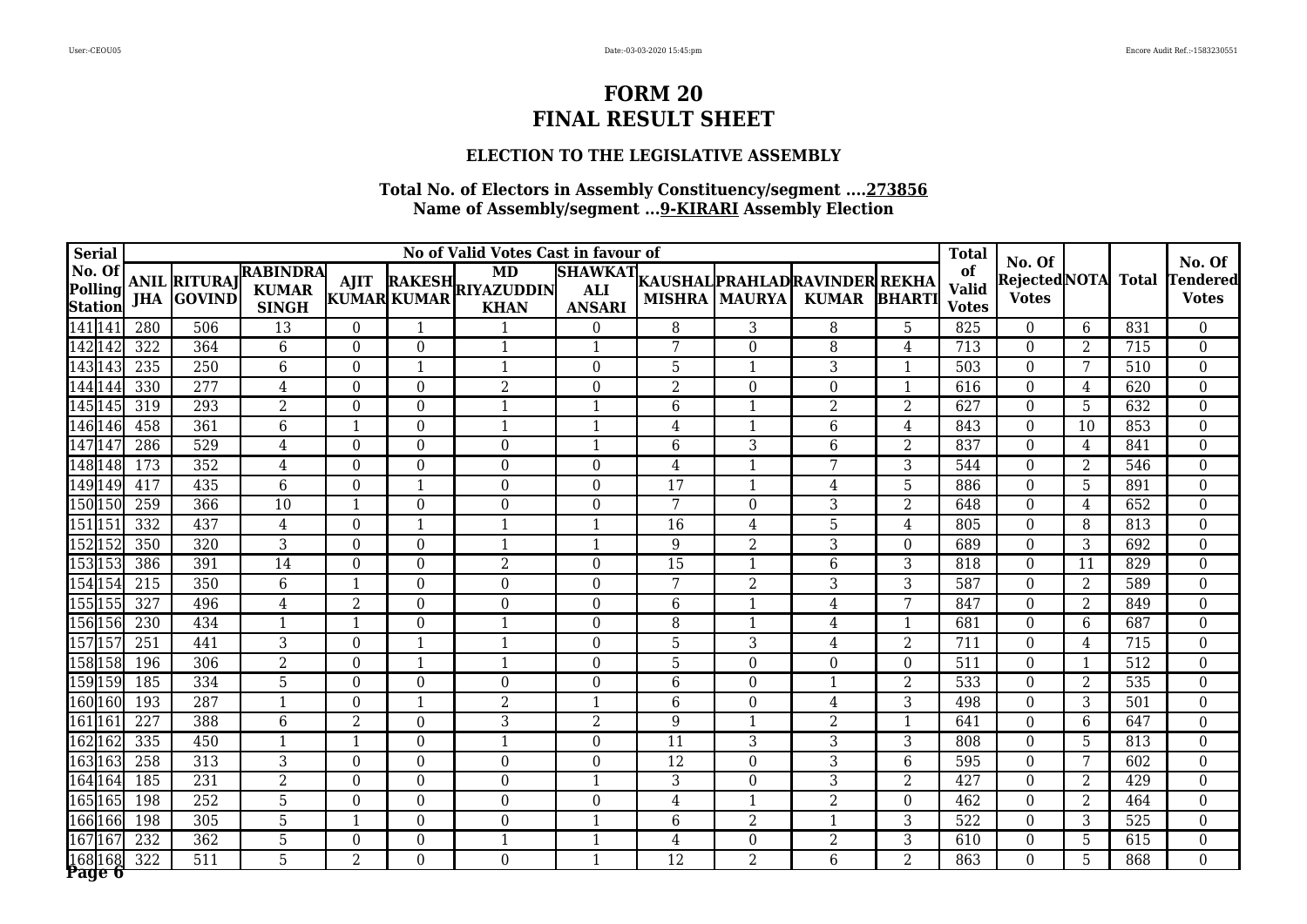### **ELECTION TO THE LEGISLATIVE ASSEMBLY**

| <b>Serial</b>                       |                                                    |                                                 |                  |                  | No of Valid Votes Cast in favour of           |                                               |                 |                      |                                                |                | <b>Total</b>                       |                                        |                         |              |                                           |
|-------------------------------------|----------------------------------------------------|-------------------------------------------------|------------------|------------------|-----------------------------------------------|-----------------------------------------------|-----------------|----------------------|------------------------------------------------|----------------|------------------------------------|----------------------------------------|-------------------------|--------------|-------------------------------------------|
| No. Of<br>Polling<br><b>Station</b> | <b>ANIL RITURAJ</b><br><b>GOVIND</b><br><b>JHA</b> | <b>RABINDRA</b><br><b>KUMAR</b><br><b>SINGH</b> | <b>AJIT</b>      | KUMAR KUMAR      | <b>MD</b><br>RAKESH RIYAZUDDIN<br><b>KHAN</b> | <b>SHAWKAT</b><br><b>ALI</b><br><b>ANSARI</b> |                 | <b>MISHRA MAURYA</b> | KAUSHAL PRAHLAD RAVINDER REKHA<br><b>KUMAR</b> | <b>BHARTI</b>  | of<br><b>Valid</b><br><b>Votes</b> | No. Of<br>RejectedNOTA<br><b>Votes</b> |                         | <b>Total</b> | No. Of<br><b>Tendered</b><br><b>Votes</b> |
| 169 169                             | 122<br>263                                         | 9                                               | $\theta$         | $\Omega$         | $\Omega$                                      | $\mathbf 1$                                   | 11              | 2                    | 2                                              | 2              | 412                                | $\Omega$                               | 3                       | 415          | $\theta$                                  |
| 170170                              | 190<br>260                                         | 5                                               | $\theta$         | $\overline{0}$   | $\Omega$                                      | $\overline{2}$                                | 4               | 1                    | $\mathbf{1}$                                   | 3              | 466                                | $\theta$                               | $\overline{2}$          | 468          | $\boldsymbol{0}$                          |
| 17117                               | 175<br>360                                         | 4                                               | $\mathbf{1}$     | $\overline{0}$   | $\mathbf{1}$                                  | $\overline{0}$                                | $6\phantom{1}6$ | 1                    | $\overline{2}$                                 | $\theta$       | 550                                | $\Omega$                               | 3                       | 553          | $\boldsymbol{0}$                          |
| 17217                               | 229<br>260                                         | $\Omega$                                        | $\Omega$         | $\mathbf{1}$     | $\Omega$                                      | $\theta$                                      | 7               | $\theta$             | 6                                              | $\Omega$       | 503                                | $\Omega$                               | 2                       | 505          | $\boldsymbol{0}$                          |
| 17317                               | 188<br>206                                         | $\overline{18}$                                 | $\boldsymbol{0}$ | $\boldsymbol{0}$ | $\overline{2}$                                | $\overline{1}$                                | $\overline{4}$  | $\overline{0}$       | $\boldsymbol{0}$                               | $\overline{2}$ | 421                                | $\mathbf{0}$                           | $\overline{\mathbf{1}}$ | 422          | $\boldsymbol{0}$                          |
| 174174                              | $\overline{272}$<br>211                            | $\overline{0}$                                  | $\mathbf{1}$     | $\overline{2}$   | 3                                             | $\overline{2}$                                | 8               |                      | 5                                              | $\overline{0}$ | 505                                | $\mathbf{0}$                           | 4                       | 509          | $\boldsymbol{0}$                          |
| 17517                               | 320<br>167                                         | $\overline{2}$                                  | $\mathbf{1}$     | $\theta$         | $\mathbf{1}$                                  | $\theta$                                      | $\overline{10}$ | $\theta$             | 3                                              | 5              | 509                                | $\theta$                               | 2                       | 511          | $\boldsymbol{0}$                          |
| 176176                              | 232<br>278                                         | $\overline{3}$                                  | $\overline{0}$   | $\overline{0}$   | $\mathbf{0}$                                  | $\theta$                                      | 10              | $\Omega$             | 3                                              | $\Omega$       | 526                                | $\Omega$                               | 4                       | 530          | $\overline{0}$                            |
| $177$ <sup>17</sup>                 | 232<br>240                                         | $\overline{8}$                                  | $\overline{0}$   | $\overline{0}$   | $\mathbf{1}$                                  | $\mathbf{1}$                                  | 4               | $\Omega$             | $\overline{2}$                                 | $\overline{2}$ | 490                                | $\Omega$                               | 3                       | 493          | $\overline{0}$                            |
| 178178                              | 310<br>499                                         | 6                                               | $\overline{2}$   | $\mathbf{1}$     | $\boldsymbol{0}$                              | 1                                             | 8               | $\overline{0}$       | $\overline{2}$                                 | $\mathbf{1}$   | 830                                | $\theta$                               | 6                       | 836          | $\boldsymbol{0}$                          |
| 179179                              | 361<br>343                                         | 5                                               | $\overline{1}$   | $\overline{0}$   | $\Omega$                                      | $\overline{0}$                                | 12              |                      | $\overline{2}$                                 | $\overline{3}$ | 728                                | $\theta$                               | 3                       | 731          | $\boldsymbol{0}$                          |
| 180 180                             | 416<br>415                                         | 7                                               | $\boldsymbol{0}$ | $\overline{2}$   | $\overline{2}$                                | $\overline{2}$                                | $\overline{12}$ | $\overline{1}$       | 7                                              | 8              | 872                                | $\theta$                               | 3                       | 875          | $\boldsymbol{0}$                          |
| 181183                              | 387<br>320                                         | 8                                               | $\overline{0}$   | $\overline{0}$   | 3                                             | $\mathbf{1}$                                  | 11              | $\theta$             | $\overline{2}$                                 | $\overline{2}$ | 734                                | $\Omega$                               | 5                       | 739          | $\boldsymbol{0}$                          |
| 182182                              | 291<br>227                                         | $\overline{1}$                                  | $\boldsymbol{0}$ | $\theta$         |                                               | $\mathbf 1$                                   | 5               | $\theta$             | $\overline{2}$                                 | 6              | 534                                | $\theta$                               | 0                       | 534          | $\boldsymbol{0}$                          |
| 183183                              | 314<br>372                                         | $\mathbf{1}$                                    | $\overline{0}$   | $\overline{0}$   | $\overline{0}$                                | $\Omega$                                      | 10              | $\mathbf 1$          | 5                                              | 8              | 711                                | $\theta$                               | 5                       | 716          | $\mathbf{0}$                              |
| 184 184                             | 154<br>226                                         | $\boldsymbol{0}$                                | $\overline{0}$   | $\boldsymbol{0}$ | $\overline{2}$                                | $\overline{0}$                                | $\overline{2}$  | $\overline{0}$       | -1                                             | $\overline{2}$ | 387                                | $\theta$                               | 4                       | 391          | $\boldsymbol{0}$                          |
| 185185                              | 236<br>259                                         | 5                                               | $\boldsymbol{0}$ | $\overline{0}$   | $\Omega$                                      | $\overline{0}$                                | 4               | $\overline{0}$       | 2                                              | $\overline{0}$ | 506                                | $\theta$                               | 2                       | 508          | $\boldsymbol{0}$                          |
| 186 186                             | 203<br>240                                         | 5                                               | $\overline{0}$   | $\Omega$         | -1                                            | $\Omega$                                      | 10              | $\Omega$             | 5                                              | 2              | 466                                | $\Omega$                               | $\overline{2}$          | 468          | $\boldsymbol{0}$                          |
| 18718                               | 342<br>542                                         | $\overline{2}$                                  | $\overline{0}$   | $\overline{0}$   | $\Omega$                                      | $\overline{3}$                                | 7               | $\overline{0}$       | $\overline{3}$                                 | $\overline{3}$ | 902                                | $\theta$                               | 6                       | 908          | $\boldsymbol{0}$                          |
| 188188                              | 233<br>276                                         | 4                                               | $\mathbf{1}$     | $\boldsymbol{0}$ | $\Omega$                                      | $\theta$                                      | $6\phantom{1}6$ | $\overline{0}$       |                                                | 1              | 522                                | $\Omega$                               | 3                       | 525          | $\overline{0}$                            |
| 189189                              | 446<br>401                                         | 4                                               | $\overline{0}$   | $\boldsymbol{0}$ | 3                                             | $\boldsymbol{0}$                              | 12              | $\theta$             | $6\phantom{1}6$                                | 3              | 875                                | $\theta$                               | 4                       | 879          | $\boldsymbol{0}$                          |
| 190190                              | 223<br>240                                         | $\overline{4}$                                  | $\boldsymbol{0}$ | $\boldsymbol{0}$ | $\mathbf{1}$                                  | $\boldsymbol{0}$                              | 12              | $\overline{1}$       | $\overline{2}$                                 | $\overline{2}$ | 485                                | $\mathbf{0}$                           | $\overline{2}$          | 487          | $\boldsymbol{0}$                          |
| 191 19                              | 253<br>222                                         | $\overline{1}$                                  | $\overline{0}$   | $\overline{0}$   | $\mathbf{1}$                                  | $\overline{2}$                                | 4               | $\Omega$             | 6                                              | 1              | 490                                | $\Omega$                               | 7                       | 497          | $\boldsymbol{0}$                          |
| 192192                              | 255<br>154                                         | $\overline{2}$                                  | $\boldsymbol{0}$ | $\theta$         | $\overline{2}$                                | $\mathbf{1}$                                  | 3               | $\Omega$             | $\overline{2}$                                 | 1              | 420                                | $\theta$                               | 5                       | 425          | $\boldsymbol{0}$                          |
| 193193                              | 354<br>378                                         | 3                                               | $\mathbf{1}$     | $\overline{0}$   | $\overline{0}$                                | $\theta$                                      | 12              | 1                    | 7                                              | $\mathbf{1}$   | 757                                | $\Omega$                               | 11                      | 768          | $\boldsymbol{0}$                          |
| 194194                              | 236<br>236                                         | $\overline{2}$                                  | $\Omega$         | $\overline{0}$   | $\Omega$                                      | $\mathbf 1$                                   | $\overline{5}$  | $\theta$             | $\overline{2}$                                 | $\overline{2}$ | 484                                | $\theta$                               | 8                       | 492          | $\boldsymbol{0}$                          |
| 195 195                             | 230<br>225                                         | $\overline{4}$                                  | $\boldsymbol{0}$ | $\overline{2}$   | $\overline{2}$                                | $\boldsymbol{0}$                              | 13              | $\mathbf{1}$         | $\overline{\mathbf{1}}$                        | 3              | 481                                | $\overline{0}$                         | 3                       | 484          | $\boldsymbol{0}$                          |
| 196196<br>Page 7                    | 384<br>449                                         | $\overline{2}$                                  | $\mathbf{1}$     | $\overline{0}$   | $\mathbf{1}$                                  | $\overline{2}$                                | $\overline{11}$ | $\overline{2}$       | 5                                              | $\Omega$       | 857                                | $\Omega$                               | 9                       | 866          | $\overline{0}$                            |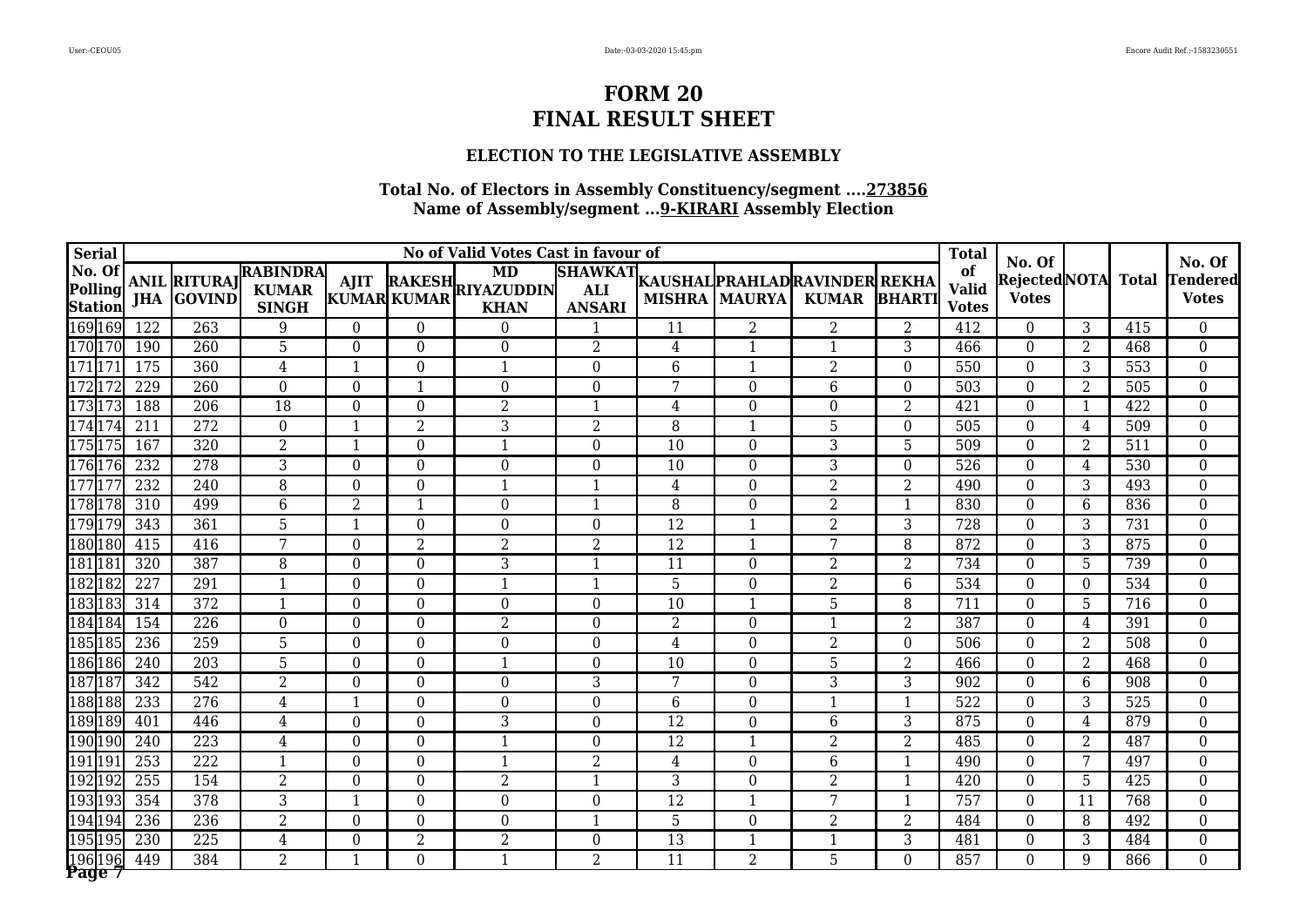### **ELECTION TO THE LEGISLATIVE ASSEMBLY**

|        | <b>Serial</b>             |     |                                          |                                                 |                  |                  | No of Valid Votes Cast in favour of    |                  |                |                          |                                                        |                | <b>Total</b>                       |                                        |                         |              | No. Of                          |
|--------|---------------------------|-----|------------------------------------------|-------------------------------------------------|------------------|------------------|----------------------------------------|------------------|----------------|--------------------------|--------------------------------------------------------|----------------|------------------------------------|----------------------------------------|-------------------------|--------------|---------------------------------|
| No. Of | Polling<br><b>Station</b> |     | <b>ANIL RITURAJ</b><br><b>JHA GOVIND</b> | <b>RABINDRA</b><br><b>KUMAR</b><br><b>SINGH</b> | AJIT             | KUMAR KUMAR      | MD<br>RAKESH RIYAZUDDIN<br><b>KHAN</b> | <b>ANSARI</b>    |                | <b>MISHRA   MAURYA  </b> | SHAWKAT KAUSHAL PRAHLAD RAVINDER REKHA<br>KUMAR BHARTI |                | of<br><b>Valid</b><br><b>Votes</b> | No. Of<br>RejectedNOTA<br><b>Votes</b> |                         | <b>Total</b> | <b>Tendered</b><br><b>Votes</b> |
| 197197 |                           | 235 | 177                                      |                                                 | $\theta$         | $\mathbf{1}$     |                                        | $\Omega$         | 5              | $\Omega$                 | 5                                                      |                | 426                                | $\theta$                               | $\overline{2}$          | 428          | $\overline{0}$                  |
|        | 198198                    | 397 | 501                                      | $\mathbf{1}$                                    | $\mathbf{1}$     | $\overline{0}$   | $\overline{0}$                         | $\Omega$         | $\overline{4}$ | $\overline{0}$           | 4                                                      | $\overline{4}$ | 912                                | $\theta$                               | 9                       | 921          | $\overline{0}$                  |
|        | 199199                    | 236 | 386                                      | 4                                               | $\theta$         | $\theta$         | $\mathbf 1$                            | $\Omega$         | 3              | $\mathbf{1}$             | 3                                                      | 3              | 637                                | $\theta$                               | 3                       | 640          | $\overline{0}$                  |
| 200200 |                           | 191 | 544                                      | 4                                               | $\theta$         | $\theta$         |                                        | $\Omega$         | 7              | $\theta$                 |                                                        | $\overline{2}$ | 750                                | $\Omega$                               | $\Omega$                | 750          | $\overline{0}$                  |
| 20120  |                           | 105 | 368                                      | $\overline{2}$                                  | $\theta$         | $\overline{0}$   | $\theta$                               | $\Omega$         | 6              | $\mathbf{1}$             | 3                                                      | $\theta$       | 485                                | $\theta$                               | $\overline{1}$          | 486          | $\overline{0}$                  |
|        | 202202                    | 161 | 561                                      | $\overline{2}$                                  | $\mathbf{1}$     | $\mathbf{1}$     |                                        | $\Omega$         | 8              | $\boldsymbol{0}$         | $\overline{1}$                                         | $\mathbf{1}$   | 737                                | $\theta$                               | $\Omega$                | 737          | $\boldsymbol{0}$                |
|        | 203203                    | 352 | 428                                      | 5                                               | $\mathbf{1}$     | $\boldsymbol{0}$ | $\overline{0}$                         | $\overline{0}$   | 5              | $\overline{0}$           | $\overline{4}$                                         | $\mathbf{1}$   | 796                                | $\theta$                               | 3                       | 799          | $\boldsymbol{0}$                |
|        | 204204                    | 94  | 576                                      | $\Omega$                                        | $\theta$         | $\theta$         | $\theta$                               | $\Omega$         | 11             | $\theta$                 | 6                                                      | $\mathbf{1}$   | 688                                | $\theta$                               | $\overline{2}$          | 690          | $\mathbf{0}$                    |
|        | 205205                    | 255 | 435                                      | $\overline{21}$                                 | $\mathbf{1}$     | $\boldsymbol{0}$ | 1                                      | $\Omega$         | 9              | $\mathbf{1}$             | $\mathbf{1}$                                           | $\mathbf{1}$   | 725                                | $\theta$                               | 6                       | 731          | $\mathbf{0}$                    |
|        | 206206                    | 257 | 260                                      | $\overline{31}$                                 | $\theta$         | $\boldsymbol{0}$ | $\Omega$                               | $\Omega$         | 3              | $\overline{2}$           | $\mathbf 1$                                            | $\overline{2}$ | 556                                | $\theta$                               | $\Omega$                | 556          | $\mathbf{0}$                    |
| 20720  |                           | 293 | 379                                      | $\overline{39}$                                 | $\Omega$         | $\theta$         | $\Omega$                               | $\Omega$         | 13             | $\theta$                 | $\overline{2}$                                         | $\overline{2}$ | 728                                | $\Omega$                               | 4                       | 732          | $\mathbf{0}$                    |
|        | 208208                    | 344 | 420                                      | $\overline{37}$                                 | $\overline{0}$   | $\mathbf{1}$     | $\overline{0}$                         | 3                | 5              | 3                        | 9                                                      | 5              | 827                                | $\theta$                               | 2                       | 829          | $\boldsymbol{0}$                |
|        | 209209                    | 258 | 471                                      | 11                                              | $\mathbf{1}$     | $\boldsymbol{0}$ | $\mathbf{1}$                           | $\Omega$         | 11             | $\overline{2}$           | 4                                                      | $\mathbf{1}$   | 760                                | $\theta$                               | 4                       | 764          | $\boldsymbol{0}$                |
| 210210 |                           | 130 | 391                                      | $\overline{2}$                                  | $\boldsymbol{0}$ | $\boldsymbol{0}$ | $\overline{0}$                         | $\boldsymbol{0}$ | $\overline{4}$ | $\overline{0}$           | 8                                                      |                | 536                                | $\theta$                               | $\overline{\mathbf{1}}$ | 537          | $\boldsymbol{0}$                |
| 21121  |                           | 289 | 519                                      | $\overline{22}$                                 | $\overline{2}$   | $\boldsymbol{0}$ | $\overline{0}$                         | -1               | 19             | 3                        | 7                                                      | 5              | 867                                | $\theta$                               | 8                       | 875          | $\boldsymbol{0}$                |
| 21221  |                           | 270 | 474                                      | 17                                              | $\mathbf{1}$     | $\mathbf{1}$     | $\Omega$                               | $\Omega$         | 5              | $\overline{0}$           | 3                                                      | 6              | 777                                | $\theta$                               | $\overline{2}$          | 779          | $\mathbf{0}$                    |
| 21321  |                           | 215 | 350                                      | 7                                               | 3                | $\mathbf{1}$     | $\overline{0}$                         | $\overline{3}$   | 6              | $\overline{0}$           | 6                                                      | $\Omega$       | 591                                | $\theta$                               | $\overline{2}$          | 593          | $\boldsymbol{0}$                |
| 21421  |                           | 289 | 268                                      | 4                                               | $\overline{0}$   | $\overline{0}$   | $\overline{0}$                         | $\Omega$         | $\overline{3}$ | $\mathbf{1}$             | 5                                                      | $\Omega$       | 570                                | $\Omega$                               | 4                       | 574          | $\boldsymbol{0}$                |
| 215215 |                           | 424 | 454                                      | $\overline{20}$                                 | $\boldsymbol{0}$ | $\boldsymbol{0}$ | $\boldsymbol{0}$                       | $\Omega$         | 14             | $\mathbf{1}$             | 7                                                      | 7              | 927                                | $\theta$                               | 9                       | 936          | $\overline{0}$                  |
| 21621  |                           | 170 | 740                                      | $\overline{6}$                                  | $\overline{3}$   | $\boldsymbol{0}$ | $\overline{2}$                         | $\Omega$         | 9              | $\overline{0}$           | $\overline{4}$                                         | $\mathbf{1}$   | 935                                | $\theta$                               | $\overline{2}$          | 937          | $\overline{0}$                  |
| 21721  |                           | 240 | 382                                      | 13                                              | $\boldsymbol{0}$ | $\boldsymbol{0}$ | $\overline{0}$                         | 2                | 8              | $\mathbf{1}$             | $\overline{\mathbf{1}}$                                | $\overline{4}$ | 651                                | $\theta$                               | 2                       | 653          | $\boldsymbol{0}$                |
| 21821  |                           | 295 | 469                                      | $\overline{26}$                                 | $\mathbf{1}$     | $\boldsymbol{0}$ | 1                                      | $\overline{2}$   | 18             | $\mathbf{1}$             | 10                                                     | 3              | 826                                | $\theta$                               | 7                       | 833          | $\overline{0}$                  |
| 21921  |                           | 243 | 309                                      | $\overline{15}$                                 | $\overline{0}$   | $\overline{0}$   | $\overline{0}$                         | $\Omega$         | 11             | 3                        | 5                                                      | $\overline{1}$ | 587                                | $\Omega$                               | 2                       | 589          | $\boldsymbol{0}$                |
| 220220 |                           | 213 | 294                                      | $\overline{12}$                                 | $\mathbf{1}$     | $\theta$         | $\Omega$                               | $\Omega$         | 4              | $\overline{0}$           | 6                                                      | 3              | 533                                | $\Omega$                               | $\overline{\mathbf{1}}$ | 534          | $\overline{0}$                  |
| 22122  |                           | 209 | 292                                      | $\overline{2}$                                  | $\theta$         | $\mathbf{1}$     | $\mathbf{1}$                           |                  | $\overline{2}$ | $\theta$                 | 4                                                      | $\theta$       | 512                                | $\theta$                               | 4                       | 516          | $\boldsymbol{0}$                |
| 22222  |                           | 280 | 459                                      | 7                                               | 0                | $\mathbf{1}$     | $\boldsymbol{0}$                       | $\boldsymbol{0}$ | 8              | $\mathbf{1}$             | 0                                                      | $\overline{2}$ | 758                                | $\theta$                               | 4                       | 762          | $\boldsymbol{0}$                |
| 22322  |                           | 237 | 311                                      | 11                                              | $\boldsymbol{0}$ | $\boldsymbol{0}$ | $\boldsymbol{0}$                       | $\boldsymbol{0}$ | $\overline{4}$ | $\mathbf{1}$             | $\overline{\mathbf{1}}$                                | $\theta$       | 565                                | $\overline{0}$                         | $\theta$                | 565          | $\boldsymbol{0}$                |
|        | Page 8                    | 236 | 480                                      | $\overline{16}$                                 | $\mathbf{1}$     | $\Omega$         | $\overline{0}$                         | $\Omega$         | 8              | $\Omega$                 | 3                                                      | $\mathbf 1$    | 745                                | $\Omega$                               | 3                       | 748          | $\overline{0}$                  |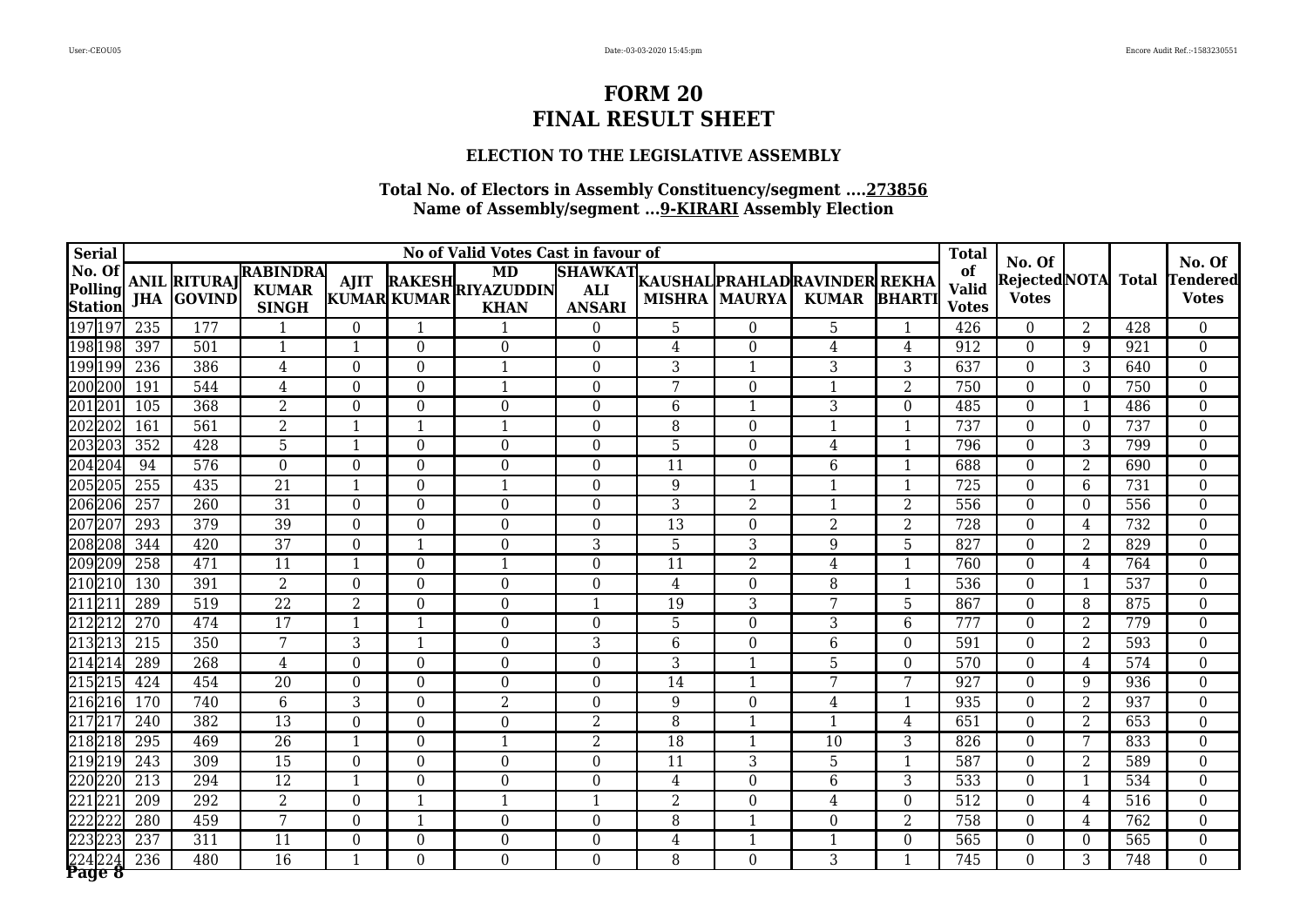### **ELECTION TO THE LEGISLATIVE ASSEMBLY**

| <b>Serial</b>                       |            |                                      |                                                 |                  |                         | No of Valid Votes Cast in favour of           |                                               |                 |                      |                                                |                | <b>Total</b>                       | No. Of                       |                 |              | No. Of                   |
|-------------------------------------|------------|--------------------------------------|-------------------------------------------------|------------------|-------------------------|-----------------------------------------------|-----------------------------------------------|-----------------|----------------------|------------------------------------------------|----------------|------------------------------------|------------------------------|-----------------|--------------|--------------------------|
| No. Of<br>Polling<br><b>Station</b> | <b>JHA</b> | <b>ANIL RITURAJ</b><br><b>GOVIND</b> | <b>RABINDRA</b><br><b>KUMAR</b><br><b>SINGH</b> | <b>AJIT</b>      | KUMAR KUMAR             | <b>MD</b><br>RAKESH RIYAZUDDIN<br><b>KHAN</b> | <b>SHAWKAT</b><br><b>ALI</b><br><b>ANSARI</b> |                 | <b>MISHRA MAURYA</b> | KAUSHAL PRAHLAD RAVINDER REKHA<br><b>KUMAR</b> | <b>BHARTI</b>  | of<br><b>Valid</b><br><b>Votes</b> | RejectedNOTA<br><b>Votes</b> |                 | <b>Total</b> | Tendered<br><b>Votes</b> |
| 225225                              | 236        | 332                                  | 18                                              | $\mathbf{1}$     | $\Omega$                | $\Omega$                                      | $\mathbf 1$                                   | 9               | 2                    | 2                                              | $\mathbf{1}$   | 602                                | $\Omega$                     | $5\phantom{.0}$ | 607          | $\theta$                 |
| 226226                              | 161        | 270                                  | 20                                              | $\theta$         | $\overline{1}$          | $\Omega$                                      | $\theta$                                      | 7               | $\theta$             | $\mathbf{1}$                                   | 1              | 461                                | $\theta$                     | $\overline{2}$  | 463          | $\boldsymbol{0}$         |
| 22722                               | 145        | 280                                  | $\overline{31}$                                 | $\overline{0}$   | $\mathbf{1}$            | $\overline{2}$                                | $\overline{0}$                                | 4               | $\overline{2}$       | $\overline{2}$                                 | $\mathbf{1}$   | 468                                | $\Omega$                     | $\overline{1}$  | 469          | $\boldsymbol{0}$         |
| 228228                              | 128        | 286                                  | 8                                               | $\Omega$         | $\overline{2}$          | $\Omega$                                      | $\theta$                                      | 4               | $\overline{2}$       |                                                | $\Omega$       | 431                                | $\Omega$                     | 0               | 431          | $\boldsymbol{0}$         |
| 229229                              | 319        | 594                                  | $\overline{28}$                                 | $\mathbf{1}$     | $\boldsymbol{0}$        | $\mathbf{1}$                                  | $\overline{1}$                                | 13              | $\overline{2}$       | 3                                              | $\overline{2}$ | 964                                | $\theta$                     | 2               | 966          | $\boldsymbol{0}$         |
| 230230                              | 314        | 532                                  | $\overline{31}$                                 | $\sqrt{2}$       | $\boldsymbol{0}$        |                                               | $\overline{0}$                                | $6\phantom{1}6$ | $\overline{0}$       | 4                                              | $\mathbf{1}$   | 891                                | $\overline{0}$               | 6               | 897          | $\boldsymbol{0}$         |
| 23123                               | 203        | 398                                  | $\overline{20}$                                 | $\overline{0}$   | $\mathbf{1}$            | $\Omega$                                      | $\theta$                                      | 7               | $\mathbf{1}$         | 5                                              | $\Omega$       | 635                                | $\theta$                     | 0               | 635          | $\boldsymbol{0}$         |
| 23223                               | 252        | 514                                  | 10                                              | $\overline{0}$   | $\overline{0}$          | $\Omega$                                      | $\theta$                                      | 9               | $\Omega$             | $\overline{2}$                                 | $\mathbf{1}$   | 788                                | $\Omega$                     | $\overline{2}$  | 790          | $\boldsymbol{0}$         |
| 23323                               | 264        | 293                                  | 10                                              | $\mathbf{1}$     | $\overline{0}$          | $\Omega$                                      | $\mathbf 1$                                   | $\overline{2}$  | $\Omega$             | 2                                              | $\overline{2}$ | 575                                | $\Omega$                     | $\overline{2}$  | 577          | $\overline{0}$           |
| 234234                              | 291        | 417                                  | 10                                              | $\mathbf{1}$     | $\mathbf{1}$            | $\overline{2}$                                | 1                                             | 6               | $\mathbf 1$          | 4                                              | $\mathbf{1}$   | 735                                | $\theta$                     | 3               | 738          | $\boldsymbol{0}$         |
| 23523                               | 138        | 429                                  | $\overline{12}$                                 | $\overline{0}$   | $\boldsymbol{0}$        |                                               | $\overline{0}$                                | 6               | $\overline{0}$       | $\overline{2}$                                 | $\mathbf{1}$   | 589                                | $\theta$                     | $\overline{2}$  | 591          | $\overline{0}$           |
| 236236                              | 328        | 378                                  | $\overline{12}$                                 | $\boldsymbol{0}$ | $\overline{0}$          | $\mathbf{1}$                                  | $\overline{0}$                                | 8               | $\overline{1}$       | 3                                              | $\overline{2}$ | 733                                | $\theta$                     | 5               | 738          | $\boldsymbol{0}$         |
| 23723                               | 168        | 158                                  | 6                                               | $\overline{0}$   | $\Omega$                | -1                                            | $\theta$                                      | 3               | $\theta$             | $\theta$                                       | $\mathbf{1}$   | 337                                | $\theta$                     | $\overline{2}$  | 339          | $\boldsymbol{0}$         |
| 238238                              | 252        | 246                                  | 5                                               | $\boldsymbol{0}$ | $\overline{1}$          | $\theta$                                      | $\theta$                                      | 5               | $\theta$             | $\overline{2}$                                 | 4              | 515                                | $\theta$                     | 4               | 519          | $\boldsymbol{0}$         |
| 239239                              | 296        | 258                                  | $\overline{2}$                                  | $\mathbf{1}$     | $\overline{0}$          | $\mathbf{1}$                                  | $\Omega$                                      | 5               | $\theta$             | $\theta$                                       | 3              | 566                                | $\theta$                     | 9               | 575          | $\boldsymbol{0}$         |
| 240240                              | 338        | 234                                  | 4                                               | $\overline{0}$   | $\boldsymbol{0}$        | $\mathbf 1$                                   | $\overline{0}$                                | $\overline{7}$  | $\overline{0}$       | $\theta$                                       | $\overline{0}$ | 584                                | $\theta$                     | 6               | 590          | $\boldsymbol{0}$         |
| 24124                               | 487        | 337                                  | 9                                               | $\boldsymbol{0}$ | $\overline{0}$          | -1                                            | $\overline{0}$                                | 4               | $\overline{1}$       | 2                                              | $\overline{2}$ | 843                                | $\theta$                     | 2               | 845          | $\boldsymbol{0}$         |
| 24224                               | 282        | 190                                  | 2                                               | $\overline{0}$   | $\Omega$                | $\Omega$                                      | $\theta$                                      | 7               | 1                    | $\theta$                                       | $\Omega$       | 482                                | $\Omega$                     | $\overline{2}$  | 484          | $\boldsymbol{0}$         |
| 24324                               | 327        | 363                                  | 15                                              | $\mathbf{1}$     | $\overline{0}$          | $\Omega$                                      | $\theta$                                      | 14              | $\theta$             | $\mathbf{1}$                                   | 1              | 722                                | $\theta$                     | -1              | 723          | $\boldsymbol{0}$         |
| 244244                              | 373        | 368                                  | 9                                               | $\overline{0}$   | $\overline{2}$          | $\overline{2}$                                | $\theta$                                      | $\overline{5}$  | 1                    |                                                | $\overline{2}$ | 763                                | $\Omega$                     | 3               | 766          | $\overline{0}$           |
| 24524                               | 438        | 510                                  | 11                                              | $\overline{2}$   | $\boldsymbol{0}$        | $\overline{2}$                                | $\overline{1}$                                | 8               | $\theta$             | 4                                              | 5              | 981                                | $\theta$                     | 5               | 986          | $\boldsymbol{0}$         |
| 24624                               | 228        | 278                                  | 7                                               | $\mathbf{1}$     | $\overline{1}$          | $\overline{0}$                                | $\boldsymbol{0}$                              | 8               | $\overline{2}$       | $\overline{2}$                                 | $\overline{2}$ | 529                                | $\theta$                     | 2               | 531          | $\boldsymbol{0}$         |
| 24724                               | 209        | 201                                  | 4                                               | $\overline{0}$   | $\overline{\mathbf{1}}$ | $\Omega$                                      | $\theta$                                      | 5               | $\Omega$             | 2                                              | 1              | 423                                | $\Omega$                     | $\Omega$        | 423          | $\boldsymbol{0}$         |
| 248248                              | 248        | 238                                  | $\overline{\mathbf{1}}$                         | $\Omega$         | $\theta$                | $\Omega$                                      | $\theta$                                      | 7               | $\Omega$             | $\overline{2}$                                 | 1              | 497                                | $\theta$                     | 2               | 499          | $\boldsymbol{0}$         |
| 249249                              | 337        | 330                                  | $\overline{2}$                                  | $\mathbf{1}$     | $\overline{0}$          | $\mathbf{1}$                                  | $\mathbf{1}$                                  | 5               | 1                    | 3                                              | 2              | 683                                | $\Omega$                     | 2               | 685          | $\boldsymbol{0}$         |
| 250250                              | 236        | 161                                  | 3                                               | 1                | $\mathbf{1}$            | $\theta$                                      | $\mathbf 1$                                   | 6               | $\mathbf 1$          | $\overline{2}$                                 | 2              | 414                                | $\theta$                     | $\overline{2}$  | 416          | $\boldsymbol{0}$         |
| 251 25                              | 400        | 354                                  | 17                                              | $\mathbf{1}$     | $\boldsymbol{0}$        | $\mathbf{1}$                                  | $\mathbf{1}$                                  | 14              | $\overline{2}$       | 5                                              | 5              | 800                                | $\overline{0}$               | 6               | 806          | $\boldsymbol{0}$         |
| 25225<br>Page 9                     | 438        | 287                                  | $\overline{11}$                                 | $\mathbf{1}$     | $\overline{0}$          | $\Omega$                                      | $\Omega$                                      | 9               | $\mathbf{1}$         | 3                                              | $\mathbf{1}$   | 751                                | $\Omega$                     | 4               | 755          | $\overline{0}$           |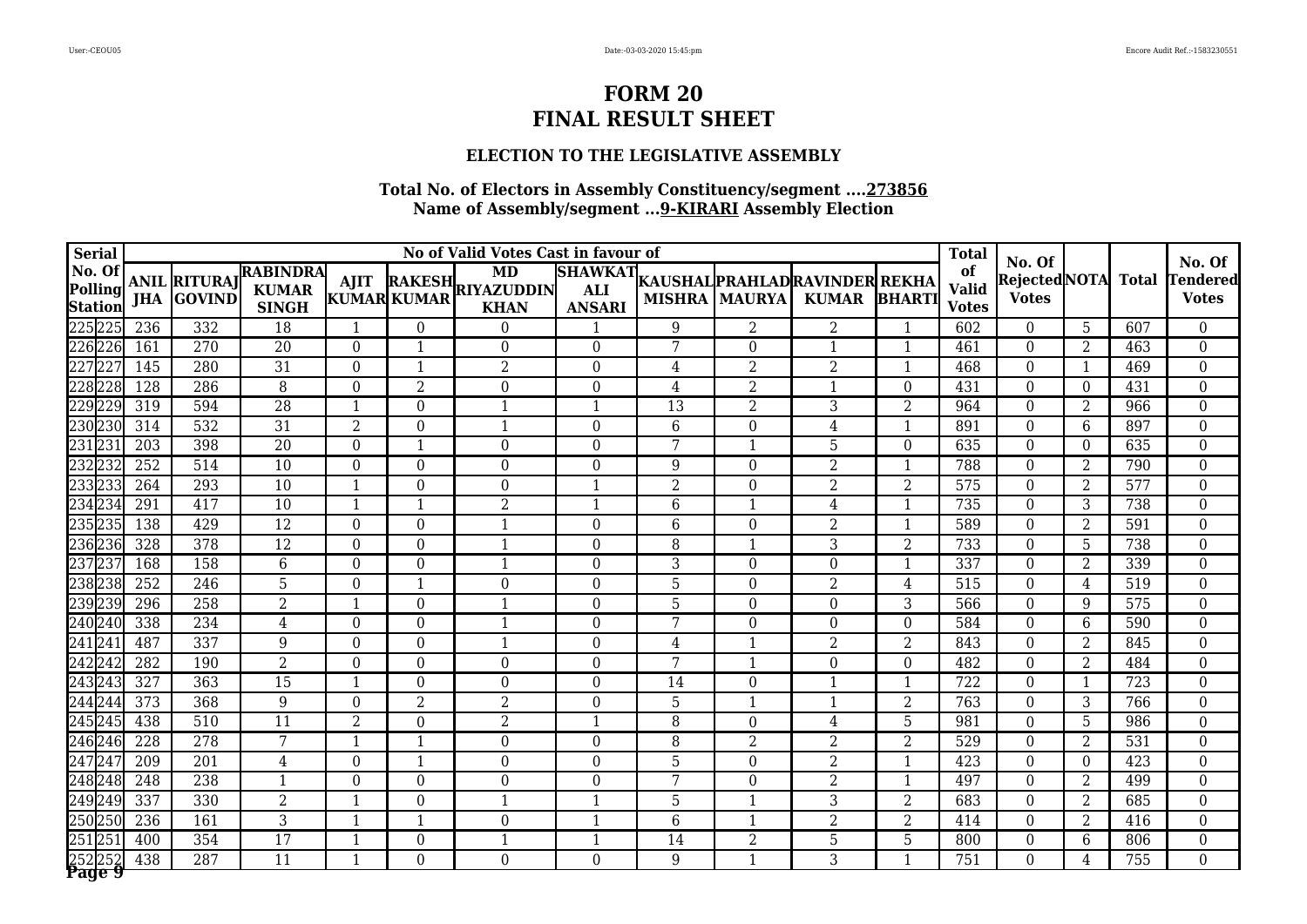### **ELECTION TO THE LEGISLATIVE ASSEMBLY**

| <b>Serial</b>                                 |       |                   |                                                       |                  |                  | No of Valid Votes Cast in favour of                              |                                               |                 |                      |                                                |                  | <b>Total</b>                       |                                               |                |              |                                           |
|-----------------------------------------------|-------|-------------------|-------------------------------------------------------|------------------|------------------|------------------------------------------------------------------|-----------------------------------------------|-----------------|----------------------|------------------------------------------------|------------------|------------------------------------|-----------------------------------------------|----------------|--------------|-------------------------------------------|
| No. Of<br>Polling<br>Station                  |       | <b>JHA GOVIND</b> | ANIL RITURAJ RABINDRA<br><b>KUMAR</b><br><b>SINGH</b> |                  |                  | MD<br>AJIT RAKESH RIYAZUDDIN<br>KUMAR KUMAR KILAN<br><b>KHAN</b> | <b>SHAWKAT</b><br><b>ALI</b><br><b>ANSARI</b> |                 | <b>MISHRA MAURYA</b> | KAUSHAL PRAHLAD RAVINDER REKHA<br>KUMAR BHARTI |                  | of<br><b>Valid</b><br><b>Votes</b> | No. Of<br><b>RejectedNOTA</b><br><b>Votes</b> |                | <b>Total</b> | No. Of<br><b>Tendered</b><br><b>Votes</b> |
| 253 253                                       | 210   | 185               | 5                                                     | $\Omega$         | 2                | $\Omega$                                                         | $\Omega$                                      | 6               |                      | $\overline{2}$                                 | $\Omega$         | 411                                | 0                                             | 4              | 415          | $\Omega$                                  |
| 254 254                                       | 350   | 331               | 8                                                     | $\Omega$         | $\mathbf{1}$     | $\Omega$                                                         | $\mathbf{1}$                                  | 10              | $\mathbf{1}$         | 6                                              | 5                | 713                                | $\Omega$                                      | 10             | 723          | $\overline{0}$                            |
| 255 255                                       | 301   | 194               | 10                                                    | $\boldsymbol{0}$ | $\mathbf{0}$     | $\Omega$                                                         | $\boldsymbol{0}$                              | 4               | $\overline{2}$       | $\overline{2}$                                 | $\overline{2}$   | 515                                | $\Omega$                                      | 4              | 519          | $\overline{0}$                            |
| 256256                                        | 266   | 285               | 10                                                    | $\overline{0}$   | $\overline{0}$   | $\Omega$                                                         | $\mathbf{1}$                                  | 4               | 1                    | $\overline{2}$                                 | $\mathbf 1$      | 570                                | $\Omega$                                      |                | 571          | $\boldsymbol{0}$                          |
| 257257                                        | 491   | 258               | $\overline{4}$                                        | $\mathbf{1}$     | $\mathbf{1}$     | $\mathbf{1}$                                                     | $\Omega$                                      | 9               | $\Omega$             | $\mathbf{1}$                                   | $\mathbf{1}$     | 767                                | $\Omega$                                      | $\overline{2}$ | 769          | $\overline{0}$                            |
| 258 258                                       | 285   | 168               | 11                                                    | $\overline{0}$   | $\overline{0}$   | $\mathbf{1}$                                                     | $\overline{0}$                                | 7               | 1                    | $\mathbf{1}$                                   | $\Omega$         | 474                                | $\Omega$                                      | 3              | 477          | $\overline{0}$                            |
| 259 259                                       | 307   | 203               | $\overline{9}$                                        | $\mathbf{1}$     | $\overline{0}$   | $\Omega$                                                         | $\mathbf{1}$                                  | $\overline{2}$  | $\overline{1}$       | $\overline{2}$                                 | $\mathbf{1}$     | 527                                | $\Omega$                                      |                | 528          | $\overline{0}$                            |
| 260 260                                       | 209   | 225               | $\overline{18}$                                       | $\Omega$         | $\boldsymbol{0}$ | $\Omega$                                                         | $\overline{0}$                                | 9               | $\Omega$             | 2                                              | $\mathbf{1}$     | 464                                | $\Omega$                                      | 4              | 468          | $\overline{0}$                            |
| 261261                                        | 528   | 311               | $\overline{7}$                                        | 3                | $\overline{2}$   | $\mathbf{1}$                                                     | $\mathbf{1}$                                  | $\overline{3}$  | $\overline{2}$       | $\Omega$                                       | $\mathbf{1}$     | 859                                | $\Omega$                                      | 3              | 862          | $\overline{0}$                            |
| 262 262                                       | 318   | 275               | 11                                                    | $\mathbf{1}$     | $\theta$         | 1                                                                | $\overline{0}$                                | 9               | $\mathbf{1}$         | 3                                              | $\overline{2}$   | 621                                | $\Omega$                                      | 4              | 625          | $\overline{0}$                            |
| 263263                                        | 350   | $\overline{203}$  | $\overline{2}$                                        | $\overline{0}$   | $\overline{0}$   | $\overline{2}$                                                   | $\mathbf{0}$                                  | 9               | -1                   | $\overline{2}$                                 | $\mathbf 1$      | 570                                | $\Omega$                                      | 3              | 573          | $\boldsymbol{0}$                          |
| 264 264                                       | 577   | 256               | 5                                                     | $\overline{0}$   | $\overline{0}$   | 1                                                                | $\mathbf{1}$                                  | 5               | $\overline{2}$       | 1                                              | $\mathbf{1}$     | 849                                | $\Omega$                                      | 13             | 862          | $\boldsymbol{0}$                          |
| 265 265                                       | 335   | 176               | $\overline{2}$                                        | $\mathbf{1}$     | 1                | $\Omega$                                                         | $\Omega$                                      | 3               | $\Omega$             | $\mathbf 1$                                    | $\Omega$         | 519                                | $\Omega$                                      | 3              | 522          | $\overline{0}$                            |
| 266266                                        | 362   | 166               | 4                                                     | $\Omega$         | $\overline{2}$   | $\Omega$                                                         | $\Omega$                                      | 4               | $\overline{1}$       | $\overline{\mathbf{1}}$                        |                  | 541                                | $\Omega$                                      | 4              | 545          | $\overline{0}$                            |
| 267267                                        | 271   | 120               | $\overline{2}$                                        | $\boldsymbol{0}$ | $\mathbf{1}$     | $\overline{0}$                                                   | $\boldsymbol{0}$                              | 4               | $\mathbf{0}$         | $\theta$                                       | $\boldsymbol{0}$ | 398                                | $\Omega$                                      | 3              | 401          | $\overline{0}$                            |
| 268 268                                       | 224   | 148               | 10                                                    | $\mathbf{1}$     | $\overline{0}$   | $\Omega$                                                         | $\mathbf{0}$                                  | $\overline{2}$  | $\mathbf{1}$         | 2                                              | $\Omega$         | 388                                | $\Omega$                                      | $\overline{2}$ | 390          | $\overline{0}$                            |
| 269 269                                       | 367   | $\overline{215}$  | $\overline{4}$                                        | $\overline{2}$   | $\overline{0}$   | $\Omega$                                                         | $\mathbf{1}$                                  | 5               | $\Omega$             | 3                                              | $\overline{1}$   | 598                                | $\Omega$                                      | 3              | 601          | $\overline{0}$                            |
| 270270                                        | 222   | 146               | $\overline{6}$                                        | $\Omega$         | $\mathbf{1}$     | $\Omega$                                                         | $\Omega$                                      | $\overline{9}$  | $\Omega$             | $\overline{2}$                                 | $\Omega$         | 386                                | $\Omega$                                      | 4              | 390          | $\overline{0}$                            |
| 271271                                        | 493   | 203               | $\overline{2}$                                        | $\overline{3}$   | $\mathbf{1}$     | $\mathbf{1}$                                                     | $\mathbf{0}$                                  | $\overline{10}$ | $\Omega$             | $\Omega$                                       | $\overline{2}$   | 715                                | $\Omega$                                      | 3              | 718          | $\overline{0}$                            |
| 272 272                                       | 336   | 275               | 4                                                     | $\boldsymbol{0}$ | $\mathbf{0}$     | $\overline{4}$                                                   | $\overline{0}$                                | 8               | $\Omega$             | $\overline{2}$                                 | $\mathbf{1}$     | 630                                | $\Omega$                                      | 7              | 637          | $\boldsymbol{0}$                          |
| 273273                                        | 354   | 261               | 8                                                     | $\mathbf 1$      | $\theta$         | 1                                                                | $\theta$                                      | 11              | $\overline{2}$       | $\overline{2}$                                 |                  | 641                                | $\Omega$                                      | 3              | 644          | $\overline{0}$                            |
| 274274                                        | 484   | 230               | $\Omega$                                              | $\mathbf{1}$     | $\theta$         | $\overline{2}$                                                   | $\mathbf{1}$                                  | 8               | $\Omega$             | 3                                              | 4                | 733                                | $\Omega$                                      | $\overline{4}$ | 737          | $\Omega$                                  |
| <b>Total</b><br><b>EVM</b><br><b>Votes</b>    | 80551 | 86255             | 1554                                                  | 121              | 85               | 255                                                              | 103                                           | 1830            | 206                  | 721                                            | 512              | 172193                             | $\Omega$                                      |                | 1068 173261  | $\mathbf{0}$                              |
| Total<br>Postal<br>${\bf Ballot}$<br>Păcțes10 | 107   | 57                | 3                                                     | $\Omega$         | $\theta$         | 1                                                                | $\overline{0}$                                | $\Omega$        | $\Omega$             | $\Omega$                                       | $\Omega$         | 168                                | 70                                            | 3              | 241          | $\Omega$                                  |